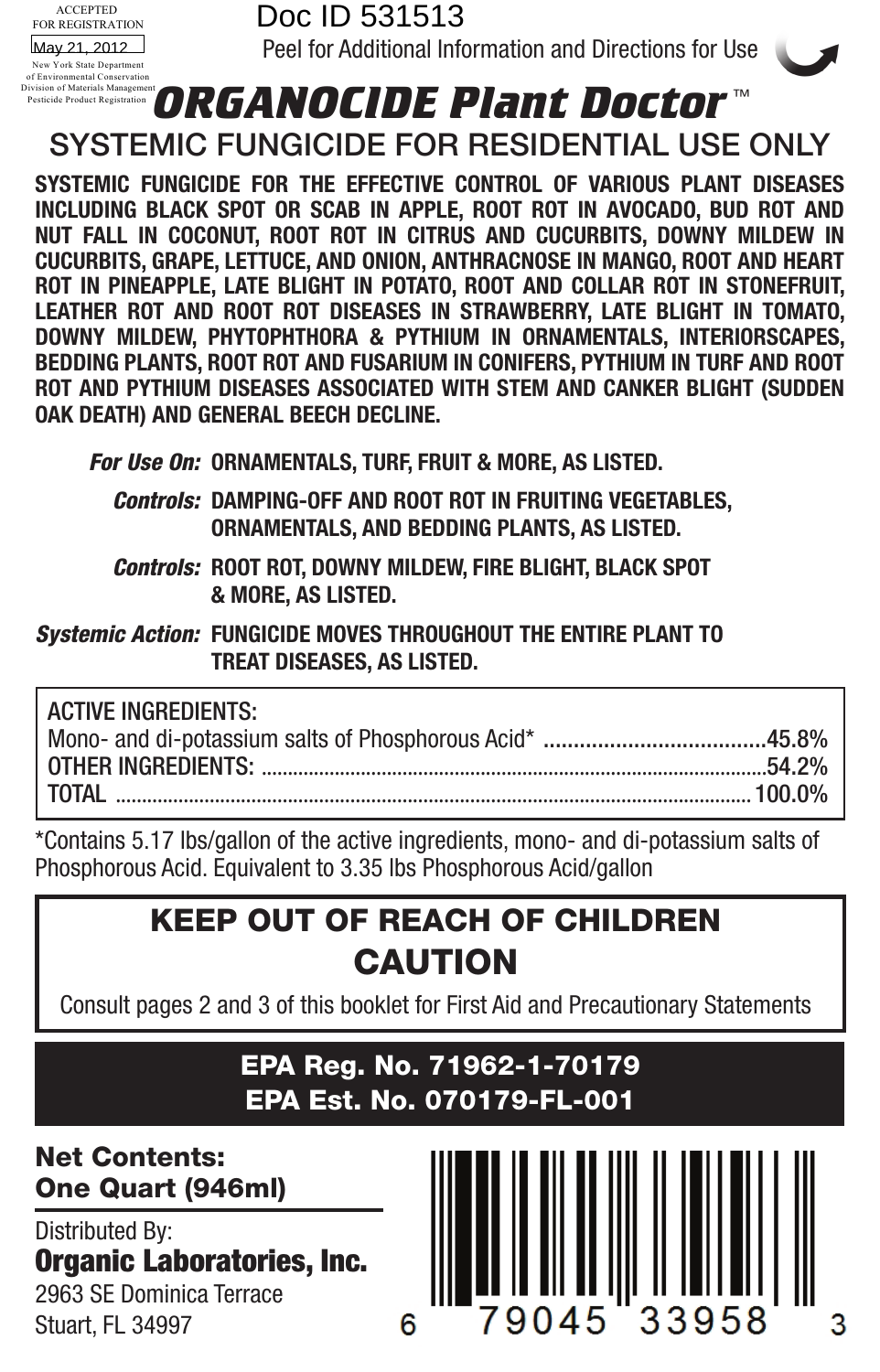## FIRST AID

### IF SWALLOWED:

- • Call a poison control center or doctor immediately for treatment advice
- Have person sip a glass of water if able to swallow
- Do not induce vomiting unless told to do so by a poison control center or doctor
- Do not give anything by mouth to an unconscious person

## IF IN EYES:

- Hold eve open and rinse slowly and gently with water for 15-20 minutes
- Remove contact lenses, if present, after the first 5 minutes, then continue rinsing eye
- Call poison control center or doctor for treatment advice

## IF ON SKIN OR CLOTHING:

- Take off contaminated clothing
- Rinse skin immediately with plenty of water for 15-20 minutes
- Call a poison control center or doctor for treatment advice

## IF INHALED:

- Move person to fresh air
- If person is not breathing, call 911 or an ambulance, then give artificial respiration, preferably mouth-to-mouth, if possible
- Call a poison control center or doctor for further treatment advice

Have the product container or label with you when calling a

poison control center or doctor or going for treatment.

Hotline Number: National Poison Control, 1-800-222-1222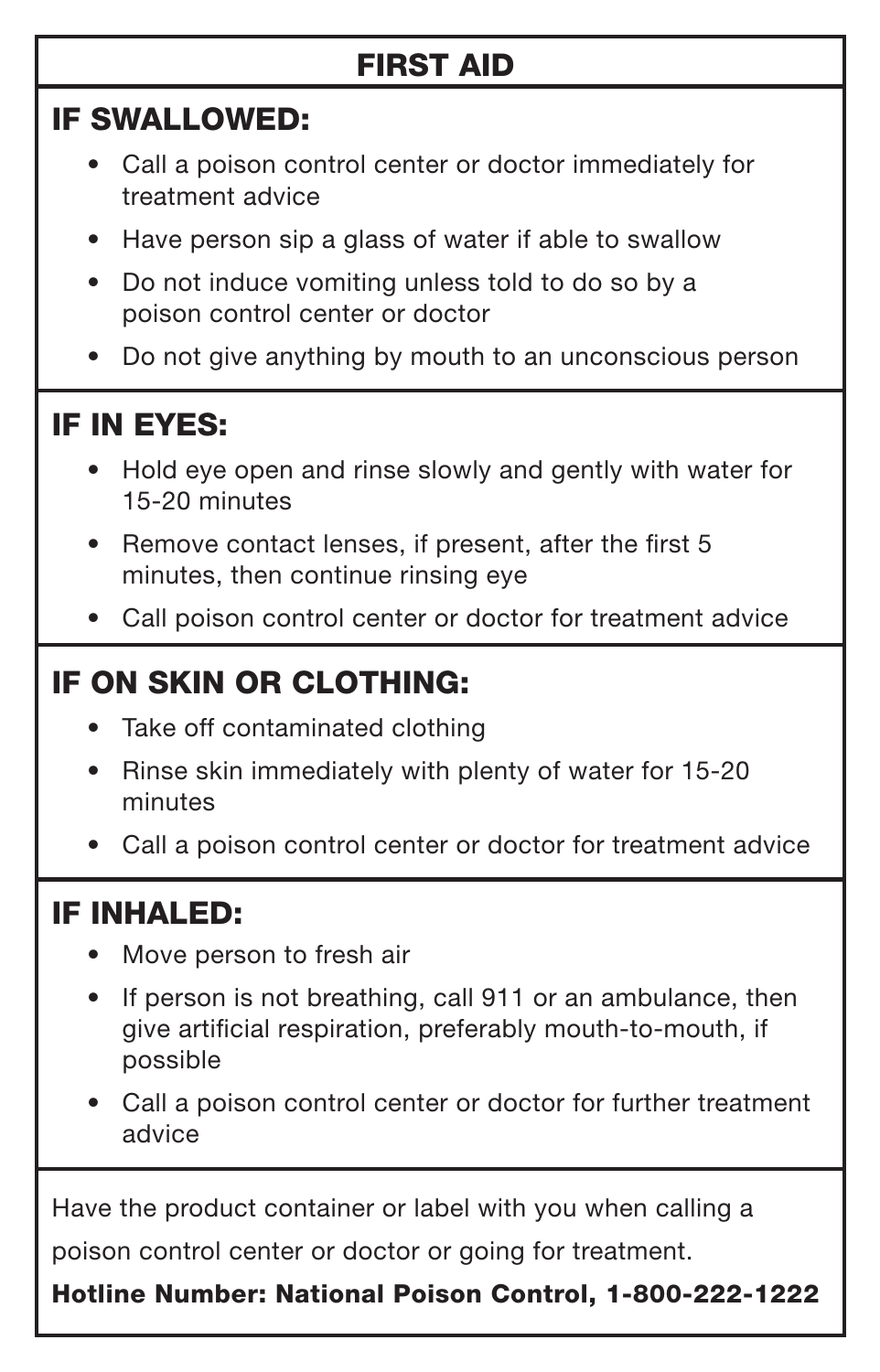# PRECAUTIONARY STATEMENTS

## HAZARDS TO HUMANS AND DOMESTIC ANIMALS

CAUTION: Harmful if swallowed, absorbed through skin or inhaled. Causes moderate eye irritation. Avoid contact with skin, eyes, or clothing. Avoid breathing spray mist or vapors. Wash thoroughly with soap and water after handling. Remove and wash contaminated clothing before reuse.

## ENVIRONMENTAL HAZARDS

For Terrestrial Use: To protect the environment, do not allow pesticide to enter or run off into storm drains, drainage ditches, gutters or surface waters. Applying this product in calm weather when rain is not predicted for the next 24 hours will help to ensure that wind or rain does not blow or wash pesticide off the treatment area. Rinsing application equipment over the treated area will help avoid run off to water bodies or drainage systems.

## DIRECTIONS FOR USE

It is a violation of Federal Law to use this product in a manner inconsistent with its labeling. Read entire label before using this product. For use only in home gardens, on home lawns, and on home ornamentals and related home plants.

When using ORGANOCIDE PLANT DOCTOR™ with Pentra-Bark™ adhere to all applicable label directions. Only use Pentra-Bark™ with basal bark or tree injection applications.

## GENERAL APPLICATION INSTRUCTIONS

Apply ORGANOCIDE PLANT DOCTOR™ by various application methods, including foliar spray, soil drench, soil incorporation, basal bark application and bare root dip. For foliar sprays, apply ORGANOCIDE PLANT DOCTOR™ with sufficient water volumes for adequate coverage of foliage, according to plant type and growth stage. To ensure good coverage, spray to wetness, but avoid run-off.

When applying ORGANOCIDE PLANT DOCTOR™ to plant species for the first time, spray a limited number of plants first and wait for 3-7 days. Then check for leaf burn (phytotoxicity).

## MIXING INSTRUCTIONS

- 1. Fill the spray tank with  $\frac{1}{4}$   $\frac{1}{2}$  of the volume of water required before adding ORGANOCIDE PLANT DOCTOR™
- 2. Add ORGANOCIDE PLANT DOCTOR™ slowly to the tank and agitate
- 3. Fill tank with balance of water to the desired volume
- 4. Agitate during application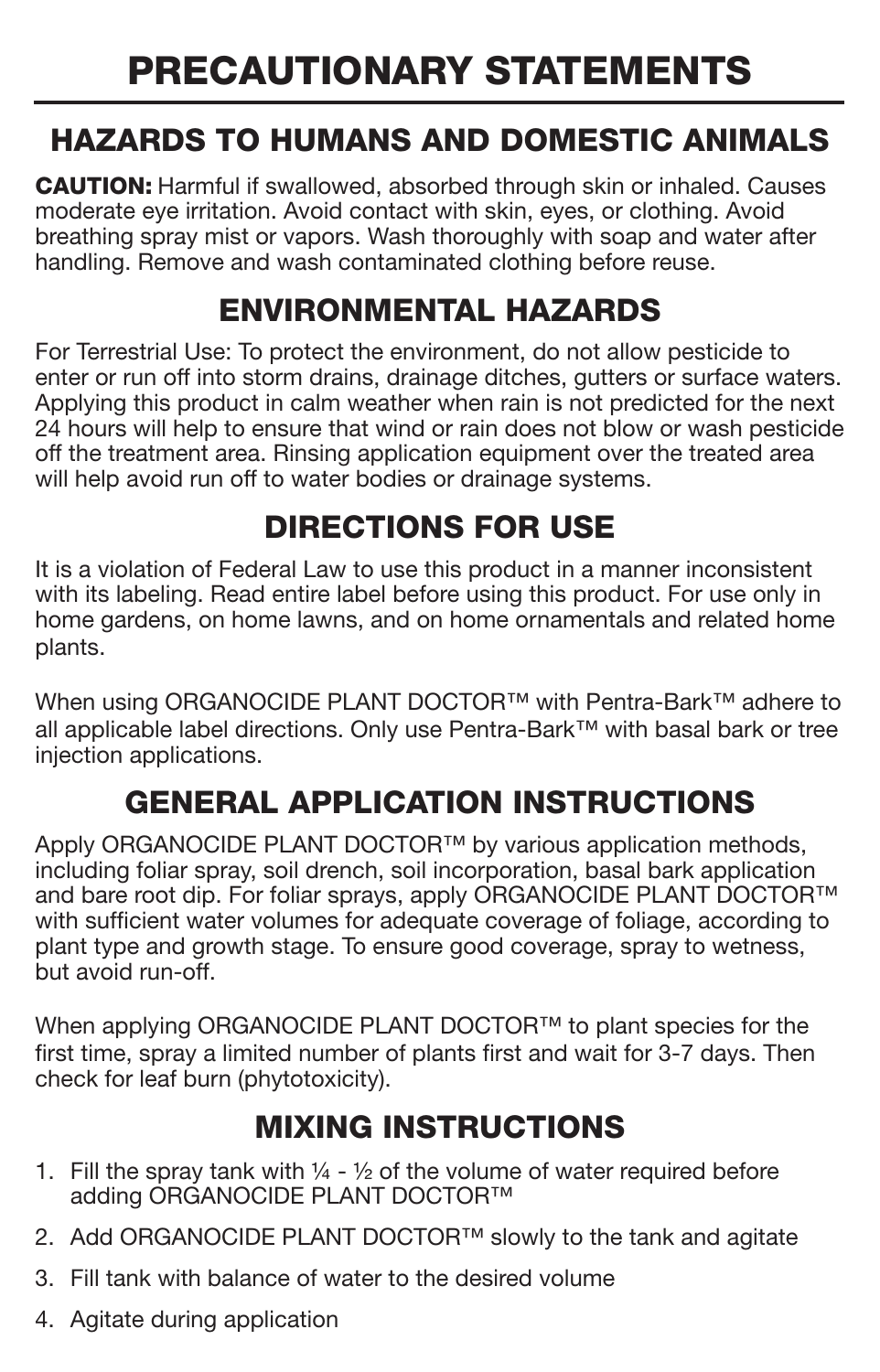| <b>Conversion Table</b> |     |                                |  |
|-------------------------|-----|--------------------------------|--|
| $1/8$ fl. oz.           | $=$ | 3/4 teaspoon (tsp.)            |  |
| $1/4$ fl. oz.           | $=$ | 1 1/2 tsp                      |  |
| $1/3$ fl. oz.           | $=$ | 2 tsp                          |  |
| $1/2$ fl. oz.           | $=$ | 3 tsp                          |  |
| $2/3$ fl. oz.           | $=$ | 4 tsp                          |  |
| 3/4 fl. oz.             | $=$ | 4 1/2 tsp.                     |  |
| $1$ fl. oz.             | $=$ | 2 tablespoons $(Tbs) = 6$ tsp. |  |

### **CITRUS, FRUIT, NUT AND VEGETABLE APPLICATIONS**

### APPLES, CRAB APPLES, LOQUATS, PEARS & QUINCE\*

Use ORGANOCIDE PLANT DOCTOR™ for effective control of black spot, root and collar rot and fire blight in apples, crab apples, loquats, pears, and quinces.

| <b>DISEASE</b>                                        | <b>APPLICATION METHOD</b>                                                                  | <b>RATE</b>                                                                                                      | <b>APPLICATION PROGRAM</b>                                                                                                                                                                                                                                                                                                                                                                                                                                                                         |
|-------------------------------------------------------|--------------------------------------------------------------------------------------------|------------------------------------------------------------------------------------------------------------------|----------------------------------------------------------------------------------------------------------------------------------------------------------------------------------------------------------------------------------------------------------------------------------------------------------------------------------------------------------------------------------------------------------------------------------------------------------------------------------------------------|
| Apple black spot<br>and scab<br>(Venturia inaequalis) | <b>Foliar Spray</b>                                                                        | 3 to 4 tsp. per<br>gallon of water                                                                               | First application at open<br>cluster. Last application<br>at fifth cover or fruit at<br>2" to 216" diameter. Total<br>of 10 applications at 10<br>to 12 day intervals. When<br>conditions are conducive<br>to a black spot outbreak,<br>apply ORGANOCIDE<br>PLANT DOCTORTM<br>immediately. Note:<br>After 4 or 5 consecutive<br>applications some<br>yellowing of extension<br>growth may be observed.<br>If yellowing occurs use<br>another fungicide until<br>vellowing of leaves<br>disappears. |
| Apple black spot<br>and scab<br>(Venturia inaequalis) | Basal bark spray<br>apply early spring at<br>bud swell or at silver<br>tip stage of growth | $16$ fl. $oz. + 16$ fl. $oz.$<br>of water $+1$ fl. oz.<br>Pentra- Bark™<br><b>Bark Penetrating</b><br>Surfactant | Spray a combination of<br>ORGÁNOCIDE PLANT<br>DOCTOR™ and Pentra-<br>Bark™ around the<br>complete circumference<br>of the tree trunk until<br>saturation/runoff. Spray<br>from ground level up<br>to 5 feet above the soil<br>line, including the base<br>of the first scaffolding<br>limbs, if present<br>(treatment generally<br>lasts 8-12 weeks<br>depending on pathogen<br>levels. Higher disease                                                                                             |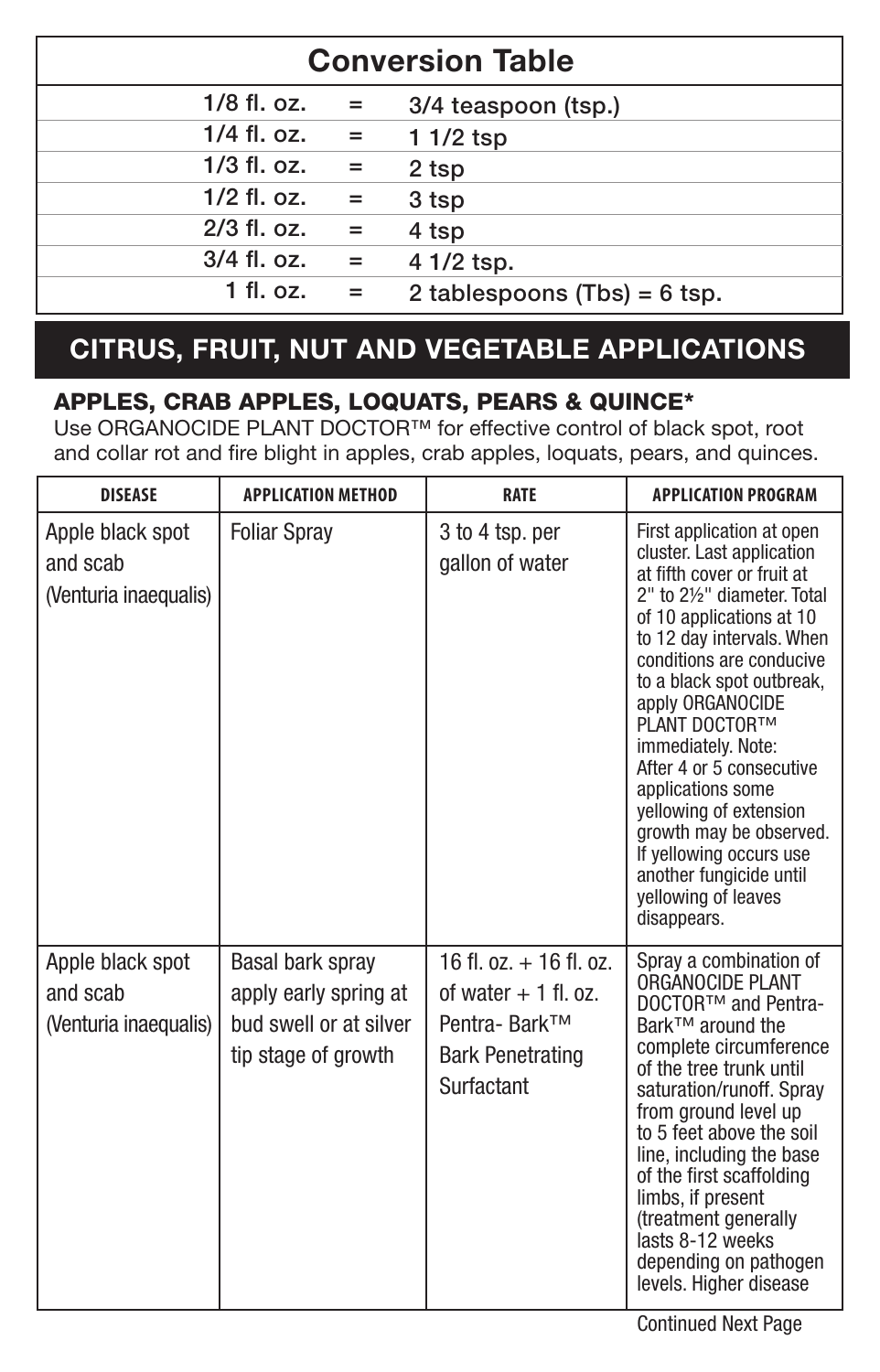#### APPLES, CRAB APPLES, LOQUATS, PEARS & QUINCE\* (Continued)

|                                                                                         |                                                               |                                                                                                                 | pressure will shorten<br>the lenath of control).<br>Various types of<br>application equipment<br>can be used such as<br>hydraulic sprayers,<br>handheld pump-type<br>sprayers, backpack<br>sprayers, hose-end<br>applicators with<br>backflow prevention<br>devices, and other<br>similar application<br>devices.                                                                                                                                        |
|-----------------------------------------------------------------------------------------|---------------------------------------------------------------|-----------------------------------------------------------------------------------------------------------------|----------------------------------------------------------------------------------------------------------------------------------------------------------------------------------------------------------------------------------------------------------------------------------------------------------------------------------------------------------------------------------------------------------------------------------------------------------|
| Root and collar rot<br>(Root Rot cactorum)                                              | <b>Foliar Spray</b>                                           | $1/2$ to 1 tsp.<br>per gallon of water                                                                          | One to two month<br>intervals between<br>treatments. Under high                                                                                                                                                                                                                                                                                                                                                                                          |
| <b>Fire Blight</b><br>(Erwinia amylovora)                                               |                                                               |                                                                                                                 | disease pressure use<br>higher application rate<br>and shorter spray interval.<br>Ensure thorough coverage.                                                                                                                                                                                                                                                                                                                                              |
| Root and collar rot<br>(Root Rot cactorum)<br><b>Fire Blight</b><br>(Erwinia amylovora) | Basal bark spray apply<br>spring and fall for best<br>results | $16$ fl. $oz. + 16$ fl. $oz.$<br>of water $+1$ fl. oz.<br>Pentra-Bark™<br><b>Bark Penetrating</b><br>Surfactant | Spray a combination of<br>ORGANOCIDE PLANT<br>DOCTOR™ and Pentra-<br>Bark™ around the<br>complete circumference<br>of the tree trunk until<br>saturation/runoff, Sprav<br>from ground level up to<br>5 feet above the soil line.<br>including the base of the<br>first scaffolding limbs.<br>if present. (Treatment<br>generally lasts 8-12 weeks<br>depending on pathogen<br>levels. Higher disease<br>pressure will shorten the<br>length of control.) |

\*Not for use in California except as basal bark spray on apples and crab apples.

### ASPARAGUS\*

Use ORGANOCIDE PLANT DOCTOR™ for effective control of crown rot & asparagus spear slime disease in asparagus crops.

| <b>DISEASE</b>                                                | <b>APPLICATION METHOD</b> | <b>RATE</b>                        | <b>APPLICATION PROGRAM</b>                                                                                                                                                                                                                                                            |
|---------------------------------------------------------------|---------------------------|------------------------------------|---------------------------------------------------------------------------------------------------------------------------------------------------------------------------------------------------------------------------------------------------------------------------------------|
| Crown rot &<br>Asparagus<br>spear slime<br>(Phytophthora spp) | <b>Foliar Spray</b>       | 1/3 fl. oz. per<br>gallon of water | Apply to spear that has<br>2 to 3 inches of new<br>growth. Do not apply to<br>ferns that are starting<br>to die down (senesce).<br>Established plantings.<br>start applications when<br>conditions are favorable<br>to disease (cool wet<br>conditions). Ensure<br>thorough coverage. |

\*Not for use in California.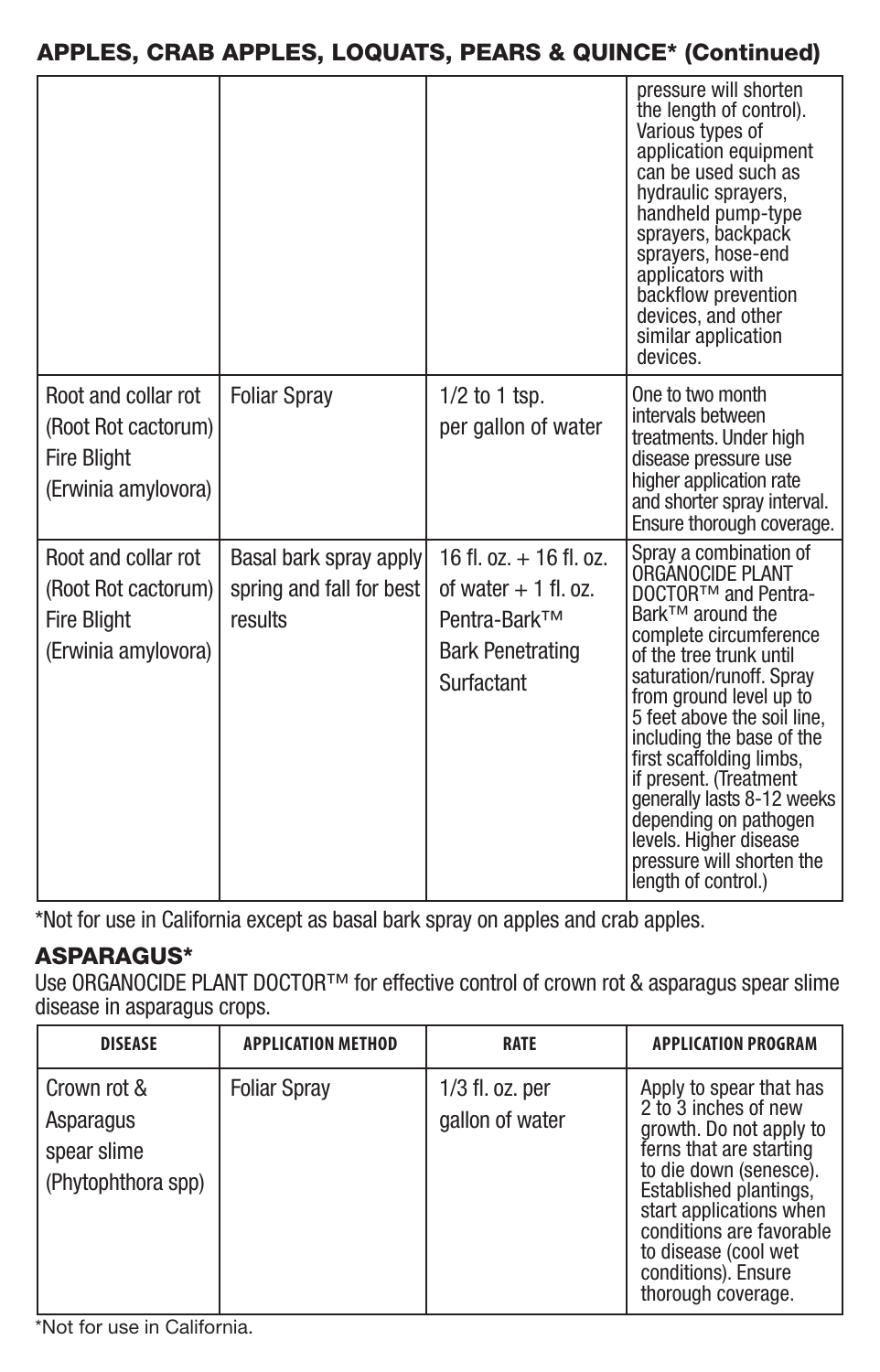### AVOCADOS

Use ORGANOCIDE PLANT DOCTOR™ for effective control of root rot, trunk cankers and downy mildew disease in Avocado.

| <b>DISEASE</b>                          | <b>APPLICATION METHOD</b> | <b>RATE</b>                                                                                                                                                                                             | <b>APPLICATION PROGRAM</b>                                                                                                                                                                                                                                                                                                                                                                                                                                                                                                                                                                                                                                                                                                                                                                                                             |
|-----------------------------------------|---------------------------|---------------------------------------------------------------------------------------------------------------------------------------------------------------------------------------------------------|----------------------------------------------------------------------------------------------------------------------------------------------------------------------------------------------------------------------------------------------------------------------------------------------------------------------------------------------------------------------------------------------------------------------------------------------------------------------------------------------------------------------------------------------------------------------------------------------------------------------------------------------------------------------------------------------------------------------------------------------------------------------------------------------------------------------------------------|
| Root rot<br>(Phytophthora<br>cinnamomi) | <b>Tree Injection</b>     | Skeletal trees 1st<br>vear: 1/4 fl. oz.<br>undiluted product<br>per yard of canopy<br>diameter. Other<br>situations: 1/8 fl. oz.<br>diluted with 1/2 fl. oz.<br>of water per vard of<br>canopy diameter | Inject trees at spring<br>flush maturity. Repeat<br>treatment in February or<br>March. Drill holes 3/16<br>inch (5 mm) in diameter<br>and 1 inch (25 mm) to 2<br>inches (50 mm) deep with<br>slight downward angle<br>in trunk. Place svringes<br>in the main trunk of the<br>tree and space evenly<br>around the circumference<br>of the trunk. Suitable for<br>use with Chemjet tree<br>injectors, Ag-murf gun, or<br>hydraulic tree injection.<br>Do not prune back trees<br>before injection process<br>as burning of new growth<br>may occur. Do not inject<br>trees in winter months. Do<br>not cut back the canopy of<br>injected trees. Do not add<br>any material, other than<br>water, to ORGANOCIDE<br>PLANT DOCTOR™ by<br>trunk injection. Do not<br>inject more liquid in a<br>lesser number of svringes<br>than directed |
| Root rot<br>(Phytophthora<br>cinnamomi) | <b>Foliar Spray</b>       | $1/3$ fl. oz. per<br>gallon of water                                                                                                                                                                    | Spray to run off at 2-21/2<br>gallons of spray solution<br>per adult tree. Start<br>applications in spring, up<br>to 4 applications a year at<br>two-month intervals.<br>Ensure thorough coverage.                                                                                                                                                                                                                                                                                                                                                                                                                                                                                                                                                                                                                                     |
| Canker<br>(Phytophthora<br>citricola)   | <b>Trunk Spray</b>        | 8 to 16 fl. oz. with<br>one gallon of water<br>with $1.2$ fl. $oz$ . of<br>Pentra-Bark™<br><b>Bark Penetrating</b><br>Surfactant                                                                        | Apply to trunk lesions<br>using sufficient spray<br>volume to completely wet<br>the trunk and lesions. If<br>lesions absent, apply to<br>trunk from soil level to two<br>feet up trunk. If lesions<br>present use higher rate.                                                                                                                                                                                                                                                                                                                                                                                                                                                                                                                                                                                                         |
| Downy Mildew                            | <b>Foliar Spray</b>       | 3⁄4 teaspoon per<br>gallon of water                                                                                                                                                                     | Spray to run-off, as<br>required for disease<br>control.                                                                                                                                                                                                                                                                                                                                                                                                                                                                                                                                                                                                                                                                                                                                                                               |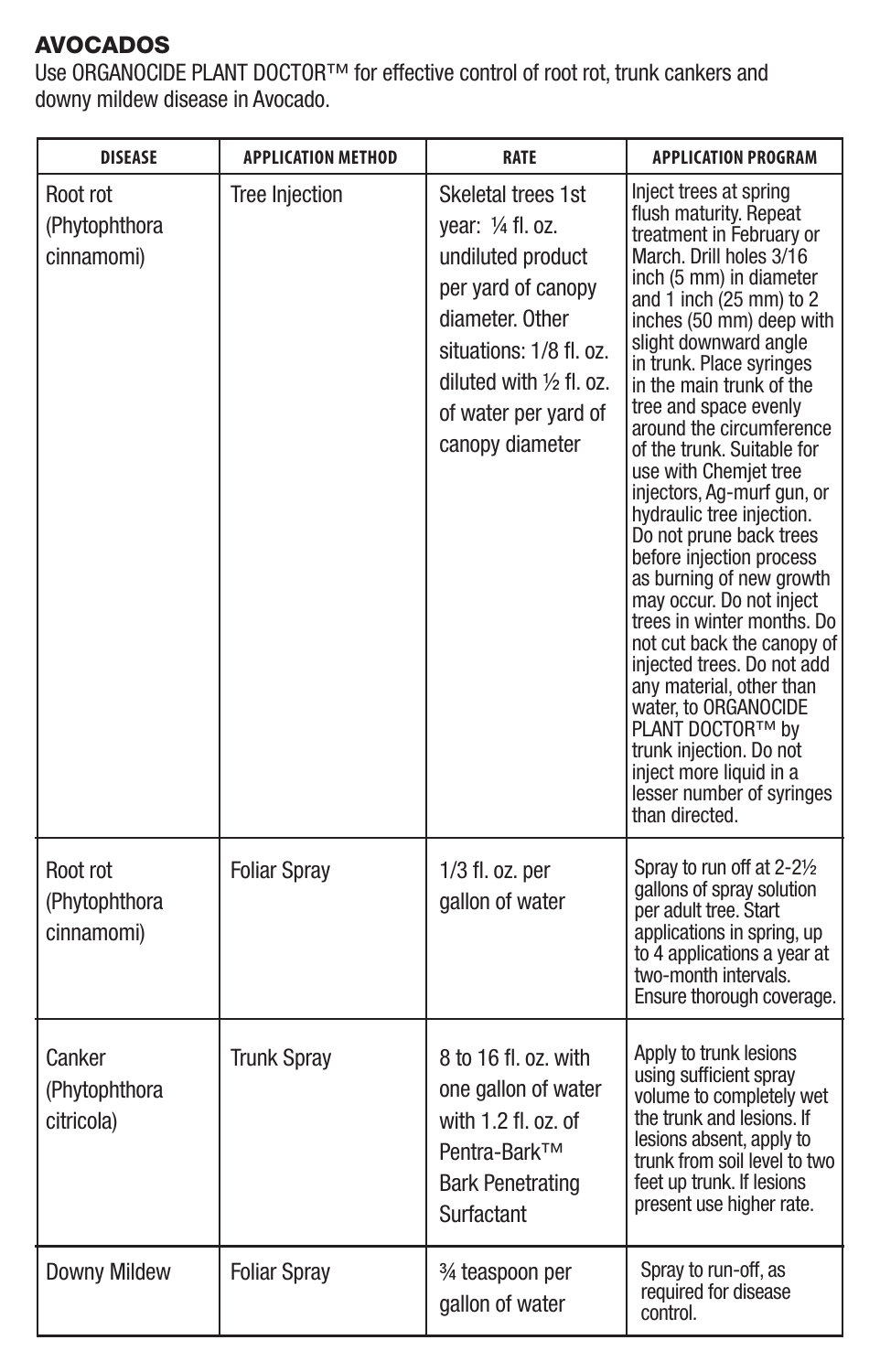#### BERRIES\*

Use ORGANOCIDE PLANT DOCTOR™ for effective control of root rot in bush and cane berries such as, but not limited to, blueberries, blackberries, loganberries, and raspberries (red, black, hybrids/cultivars).

| <b>DISEASE</b>              | <b>APPLICATION METHOD</b> | <b>RATE</b>                                                              | <b>APPLICATION PROGRAM</b>                                                                                                                                                                                                                                                                                                                                                                                                                                                                                                                                                                                                                                                                                                                               |
|-----------------------------|---------------------------|--------------------------------------------------------------------------|----------------------------------------------------------------------------------------------------------------------------------------------------------------------------------------------------------------------------------------------------------------------------------------------------------------------------------------------------------------------------------------------------------------------------------------------------------------------------------------------------------------------------------------------------------------------------------------------------------------------------------------------------------------------------------------------------------------------------------------------------------|
| Root rot<br>(Root Rot spp.) | <b>Foliar Spray</b>       | 2-6 tsp. per<br>gallon of water.<br>Ensure foliage is<br>completely wet. | New plantings: start<br>application when new<br>growth is 2 to 3 inches<br>long. Established plantings<br>start applications when<br>cool wet conditions occur<br>which favor disease.<br>West of Rocky Mountains:<br>Autumn applications,<br>apply when conditions<br>favor disease, repeat in<br>4 weeks. Spring applica-<br>tions, first application after<br>bud break and repeat in<br>4 weeks. East of Rocky<br>Mountains: First ap-<br>plication spring post bud<br>break (2 to 3 inches new<br>growth) and repeat at 50<br>to 60 day intervals. Do not<br>exceed 4 applications per<br>season. For blueberries -<br>First application in spring<br>at pink bud and then on<br>a regular schedule of<br>application at two to three<br>intervals. |

\*Not for use in California.

#### BRASSICAS

Use ORGANOCIDE PLANT DOCTOR™ for effective control of downy mildew in brassicas such as, but not limited to, broccoli, Brussels sprouts, cabbage, cauliflower, cavalo broccolo, collards, Chinese cabbage, Chinese mustard cabbage, kale, kohlrabi, mizuna, mustard greens, mustard spinach and rape greens.

| <b>DISEASE</b>                              | <b>APPLICATION METHOD</b> | <b>RATE</b>                                                                                                   | <b>APPLICATION PROGRAM</b>                                                                                                                                                                                  |
|---------------------------------------------|---------------------------|---------------------------------------------------------------------------------------------------------------|-------------------------------------------------------------------------------------------------------------------------------------------------------------------------------------------------------------|
| Downy mildew<br>(Peronospora<br>parasitica) | <b>Foliar Spray</b>       | 2 tsp. to 2 fl. oz. per<br>gallon of water<br><b>California:</b><br>1/3 to 1/2 fl. oz.<br>per gallon of water | 1 to 3 week intervals<br>between applications<br>when conditions favor<br>disease development<br>(cool, moist weather).<br>Use higher rates and<br>shorter intervals when<br>disease pressure<br>increases. |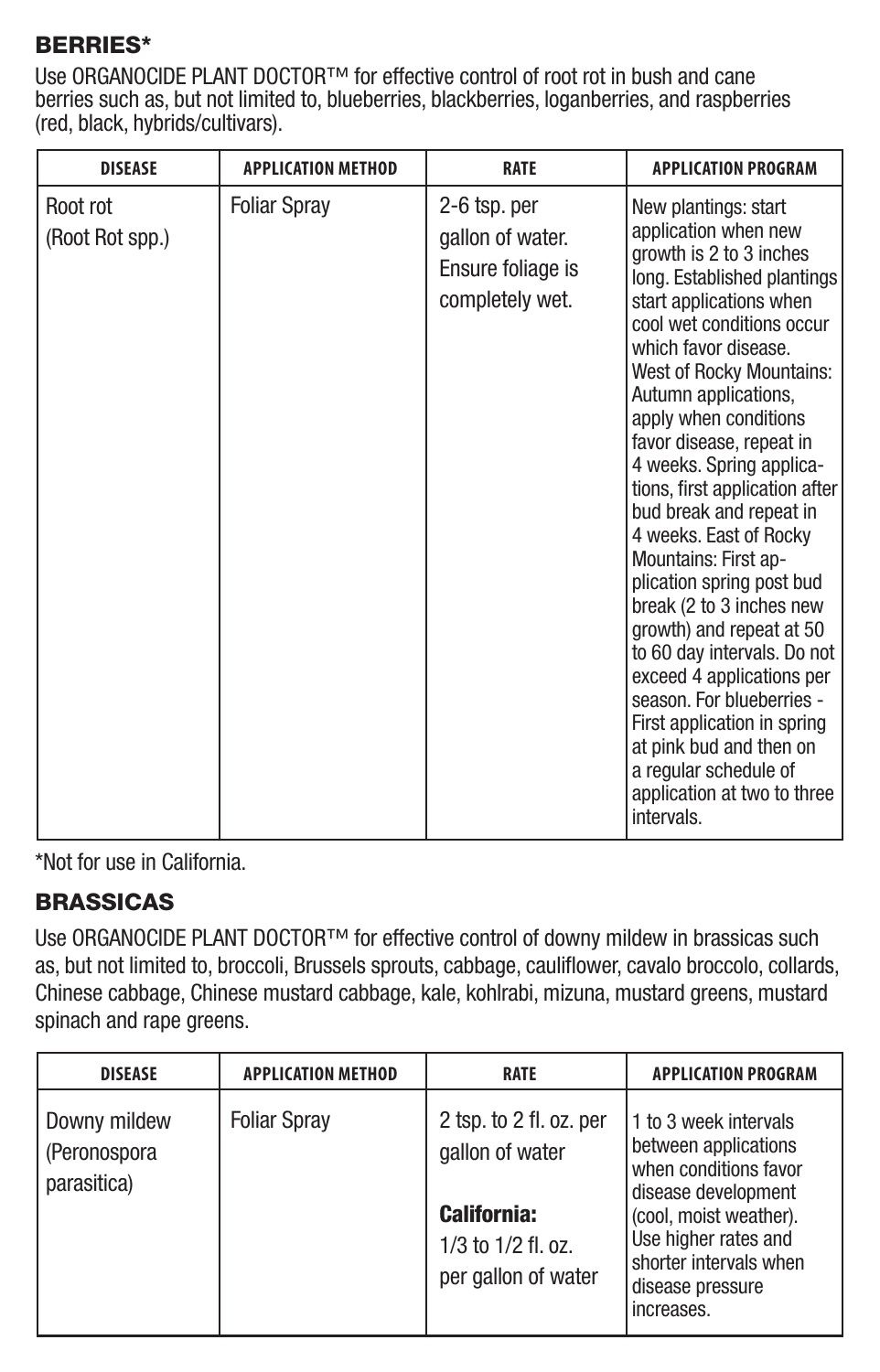#### CITRUS - Mature trees

Use ORGANOCIDE PLANT DOCTOR™ for effective control of root rot and collar rot diseases in citrus.

| <b>DISEASE</b>                                                                                  | <b>APPLICATION METHOD</b> | <b>RATE</b>                            | <b>APPLICATION PROGRAM</b>                                                                                                                                                                                     |
|-------------------------------------------------------------------------------------------------|---------------------------|----------------------------------------|----------------------------------------------------------------------------------------------------------------------------------------------------------------------------------------------------------------|
| Brown rot and<br>foot rot<br>Phytophthora spp                                                   | <b>Foliar Spray</b>       | 1 teaspoon per<br>gallon of water.     | When conditions favor<br>disease. Spray trees<br>to run off ensure even<br>coverage. Do not apply<br>at high temperatures<br>(above 95°F) particularly<br>if humidity is low or to<br>moisture-stressed trees. |
| Root rot and collar rot<br>(Phytophthora spp<br>nicotianae and<br>Phytophthora<br>citrophthora) | <b>Trunk Spray</b>        | 8 to 16 fl. oz. per<br>gallon of water | Spray trunk lesions with<br>enough spray volume to<br>ensure lesions are<br>completely wet. When<br>disease levels are high<br>use higher rate                                                                 |

#### **COCONUTS**

Use ORGANOCIDE PLANT DOCTOR™ for effective control of bud rot and nut fall in coconuts.

| <b>DISEASE</b>                                     | <b>APPLICATION METHOD</b> | <b>RATE</b>                  | <b>APPLICATION PROGRAM</b>                                                                                                                                                                        |
|----------------------------------------------------|---------------------------|------------------------------|---------------------------------------------------------------------------------------------------------------------------------------------------------------------------------------------------|
| Bud rot - Nut fall<br>(Phytophthora)<br>palmivora) | Injection                 | 1/3 to 1 fl. oz.<br>per tree | Dilute ORGANOCIDE PLANT<br>DOCTOR™ with water to<br>give final injection volume<br>of 1 fl. oz. to 2 fl. oz. f water<br>and ORGANOCIDE PLANT<br>DOCTOR™. Inject into the<br>trunk or root system. |

#### **CUCURBITS**

Use ORGANOCIDE PLANT DOCTOR™ for effective control of sudden wilt, gummy stem blight, and downy mildew diseases in cucurbits such as, but not limited to, cucumber, Chinese waxgourd, citron melon, gherkin rock melon, honeydew melon, pumpkin, zucchini, watermelon and squash (summer and winter), momordica spp balsam apple, balsam pear, bitter melon, and Chinese cucumber.

| <b>DISEASE</b>                                           | <b>APPLICATION METHOD</b> | <b>RATE</b>                                               | <b>APPLICATION PROGRAM</b>                                                                                                                                            |
|----------------------------------------------------------|---------------------------|-----------------------------------------------------------|-----------------------------------------------------------------------------------------------------------------------------------------------------------------------|
| Sudden wilt-<br>Root and fruit rot<br>(Phytophthora spp) |                           | 2-6 tsp. per                                              | Entire spray coverage of<br>plant is required. Do not<br>exceed a total of 6<br>applications per season.                                                              |
| Gummy stem blight<br>(Mycosphaerella<br>melonis)         | <b>Foliar Spray</b>       | gallon of water<br>Apply 1 fl. oz. per<br>gallon of water | Apply when disease is<br>evident. Continue applica-<br>tions at 21 day intervals<br>until cure is apparent. Do<br>not exceed a total of 6<br>applications per season. |
| Downy mildew<br>(Pseudoperonospora<br>cubensis)          |                           | (CA only)                                                 | Apply within 7 to 10 days<br>of infection. Repeat as<br>necessary. Do not exceed<br>a total of 6 applications<br>per season.                                          |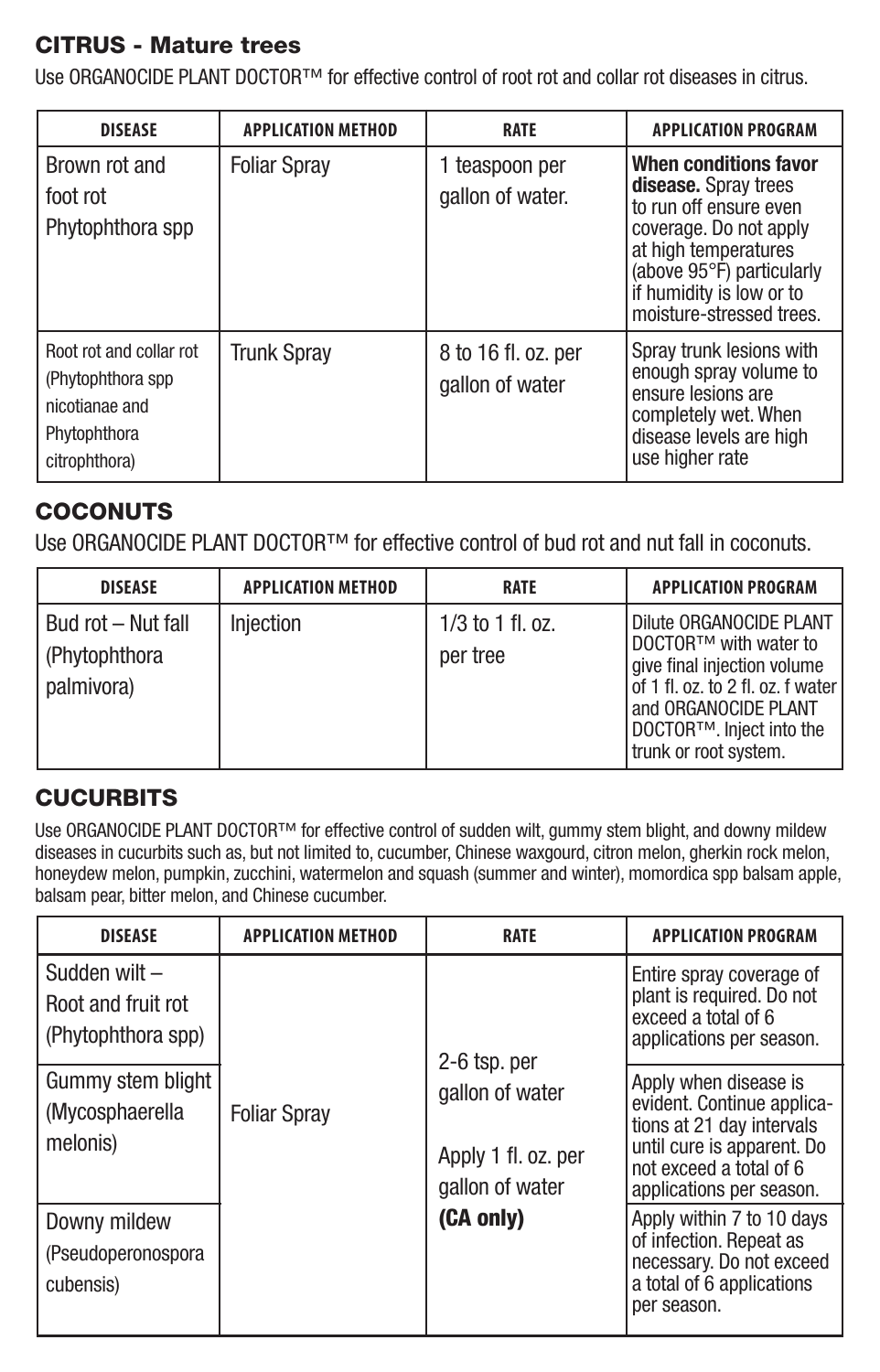### FRUITING VEGETABLES\*

Use ORGANOCIDE PLANT DOCTOR™ for effective control of damping-off, root rot, and gummy stem blight diseases in eggplant, tomatoes, tomatillos, and peppers such as, but not limited to, bell, chili, cooking, pimento, and sweet.

| <b>DISEASE</b>                                                                             | <b>APPLICATION METHOD</b> | <b>RATE</b>                                  | <b>APPLICATION PROGRAM</b>                                                                                                                                                                                                                              |
|--------------------------------------------------------------------------------------------|---------------------------|----------------------------------------------|---------------------------------------------------------------------------------------------------------------------------------------------------------------------------------------------------------------------------------------------------------|
| Eggplant: Pythium<br>and Phytophthora<br>spp, and Gummy<br>stem blight<br>(Mycosphaerella  | <b>Foliar Spray</b>       | Apply 1 fl. oz. per<br>gallon of water.      | Entire spray coverage of<br>plant is required. Do not<br>exceed a total of 6<br>applications per season.<br>Apply when disease                                                                                                                          |
| melonis)                                                                                   |                           |                                              | is evident. Continue<br>applications at 21-day<br>intervals until cure is<br>apparent.                                                                                                                                                                  |
|                                                                                            |                           |                                              | Do not exceed a total<br>of 6 applications per<br>season                                                                                                                                                                                                |
| Peppers: Late blight<br>and root rot<br>(Phytophthora<br>infestan and<br>Phytophthora spp) | <b>Foliar Sprav</b>       | 2 tsp. to 2 fl. oz. per<br>gallon of water   | First application at<br>transplant or when<br>direct seeded crops are<br>at 2-4 true leaf, then at<br>one to two week<br>intervals as required to<br>control disease. In high<br>disease situations use<br>higher rates and shorter<br>spray intervals. |
| Tomatoes/Tomatillos:<br>Late blight and<br>root rot                                        | <b>Foliar Spray</b>       | 2 tsp. to 2 fl. oz. per<br>gallon of water   | First application at<br>transplant or when<br>direct seeded crops are<br>at 2-4 true leaf, then at                                                                                                                                                      |
| (Phytophthora<br>infestans<br>and Phytophthora<br>spp)                                     |                           | California:<br>3 tsp. per<br>gallon of water | one to two week<br>intervals as required to<br>control disease. In high<br>disease situations use<br>higher rates and shorter<br>sprav intervals.                                                                                                       |

\*Use in California limited to tomatoes and tomatillos.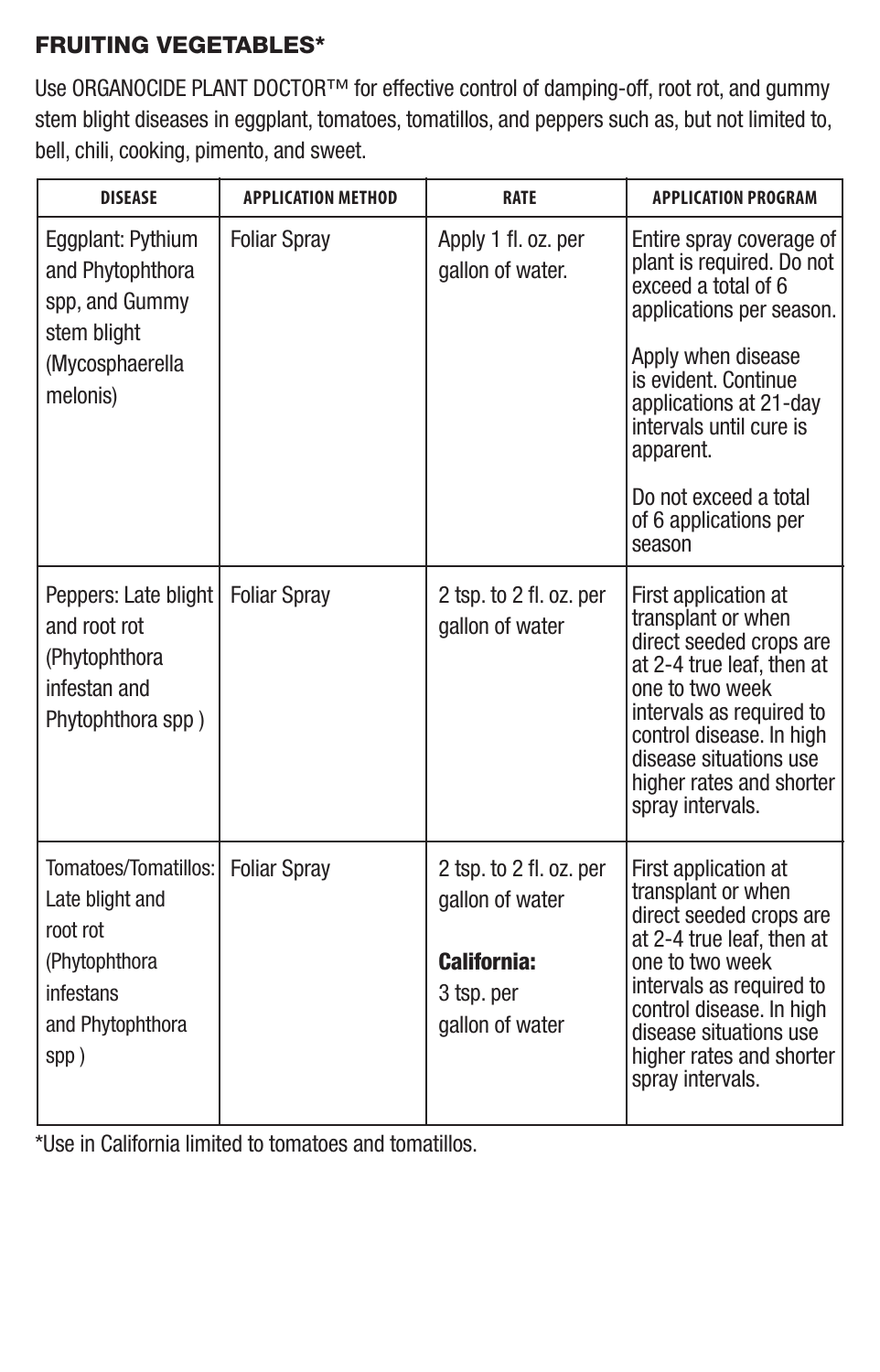#### GRAPES

Use ORGANOCIDE PLANT DOCTOR™ for effective control of downy mildew diseases in grapes.

| <b>DISEASE</b>                           | <b>APPLICATION METHOD</b> | <b>RATE</b>                                  | <b>APPLICATION PROGRAM</b>                                                                                                                                                                                                                                                                                                                                                                                                                                                                                                                                                                                                                     |
|------------------------------------------|---------------------------|----------------------------------------------|------------------------------------------------------------------------------------------------------------------------------------------------------------------------------------------------------------------------------------------------------------------------------------------------------------------------------------------------------------------------------------------------------------------------------------------------------------------------------------------------------------------------------------------------------------------------------------------------------------------------------------------------|
| Downy mildew<br>(Plasmopara<br>viticola) | <b>Foliar Spray</b>       | $\frac{1}{2}$ fl. oz per<br>gallon of water. | It is essential that the rate<br>of ORGANOCIDE PLANT<br>DOCTOR™ be adiusted to<br>the vine-row volume, i.e.,<br>the volume of vine foliage<br>per acre. Spray timing is<br>critical. Apply ORGANOCIDE<br>PLANT DOCTOR™ at<br>times of high disease risk.<br>especially between the<br>time that conditions are<br>conducive to downy mildew<br>infection and the appearance<br>of oil spots. Ensure sprav<br>coverage is adequate and<br>that the appropriate rate of<br>ORGANOCIDE PLANT DOC-<br>TOR™ is applied to match<br>vine growth, particularly<br>from mid-season onwards.<br>and especially where grapes<br>are grown on root stock. |

#### HOPS\*

Use ORGANOCIDE PLANT DOCTOR™ for effective control of downy mildew in hops.

| <b>DISEASE</b> | <b>APPLICATION METHOD</b>           | <b>RATE</b>  | <b>APPLICATION PROGRAM</b>                             |
|----------------|-------------------------------------|--------------|--------------------------------------------------------|
| Downy mildew   | Foliar spray by ground              | 2-6 tsp. per | When conditions favor<br>disease, apply when           |
|                | gallon of water.<br>equipment only. |              | A. Shoots are 1/2 to 1 foot<br>long.                   |
|                |                                     |              | <b>B.</b> Post-training when vines<br>are 6 feet high. |
|                |                                     |              | C. 21 days postapplication (B)                         |
|                |                                     |              | D. During bloom                                        |

\*Not for use in California.

#### LEAFY VEGETABLES\*

Use ORGANOCIDE PLANT DOCTOR™ for effective control of downy mildew in leafy vegetables such as, but not limited to, amaranth, arugula, cardoon, celery, chervil, corn salad, endive, fennel, lettuce, parsley, radicchio, rhubarb, spinach, and Swiss chard. Excludes Brassica vegetables.

| <b>DISEASE</b>                    | <b>APPLICATION METHOD</b> | <b>RATE</b>                          | <b>APPLICATION PROGRAM</b>                                                                   |
|-----------------------------------|---------------------------|--------------------------------------|----------------------------------------------------------------------------------------------|
| Downy mildew<br>(Bremia lactucae) | Foliar spray              | 1 2/3 fl. oz. per<br>gallon of water | Ensure spray coverage<br>is adequate to wet the<br>whole plant.                              |
|                                   |                           |                                      | During warm, wet<br>conditions repeat<br>application at 7 to 10 day<br>intervals, if needed. |

\*Use in California limited to lettuce.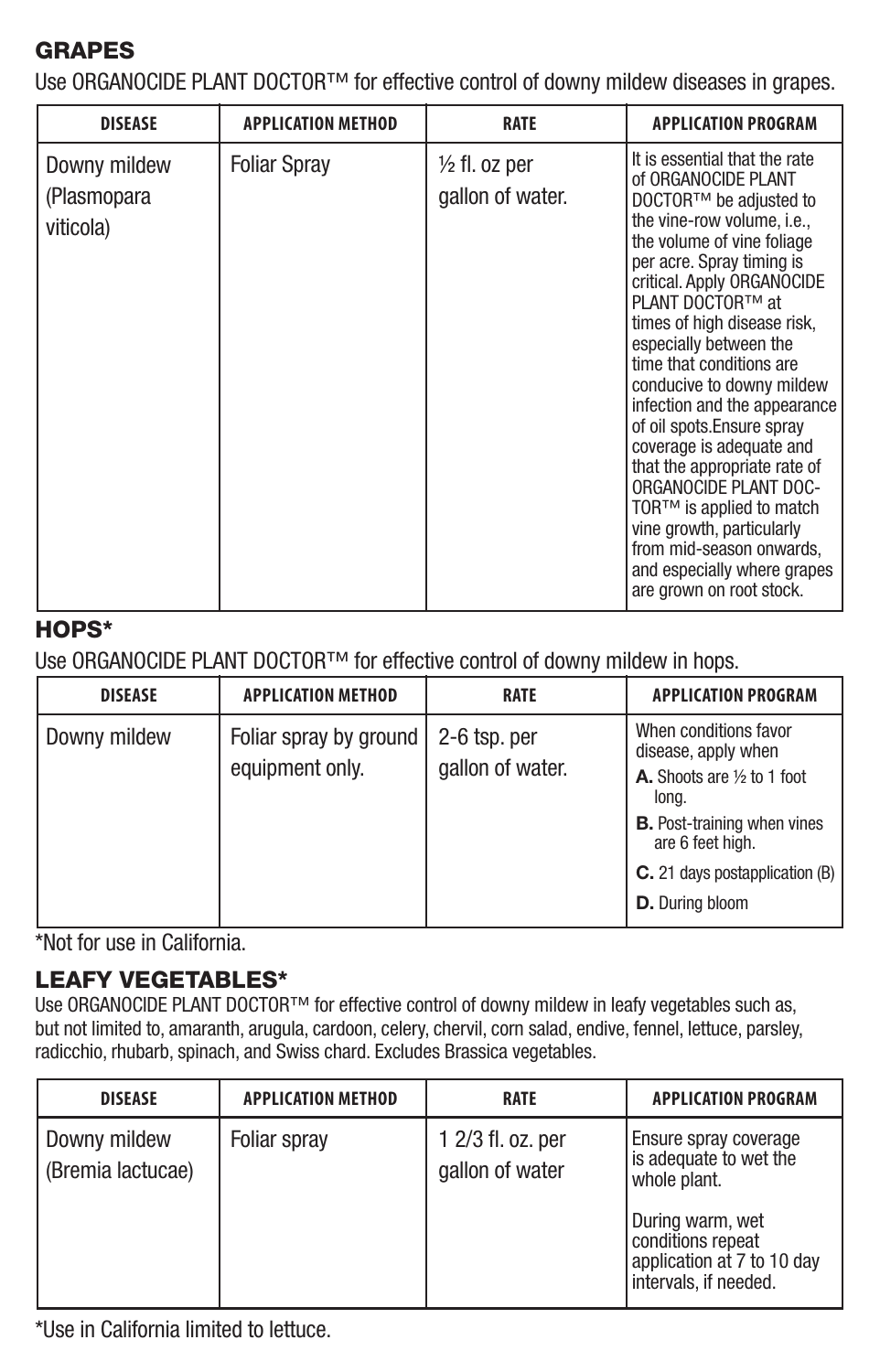#### LEGUMES\*

Use ORGANOCIDE PLANT DOCTOR™ for effective control of damping-off and root rot diseases in legumes (succulent and dried) such as, but not limited to, green beans, soybeans, wax beans, field beans, navy beans, lima beans, fava beans, kidney beans, pinto bean, mung beans, broad beans, lentils, chickpeas, English peas, snow peas, sugar snap peas, black-eyed peas, cow peas, and pigeon peas.

| <b>DISEASE</b>                  | <b>APPLICATION METHOD</b> | <b>RATE</b>                               | <b>APPLICATION PROGRAM</b>                                                                 |
|---------------------------------|---------------------------|-------------------------------------------|--------------------------------------------------------------------------------------------|
| Phytophthora and<br>Pythium spp | Foliar sprav              | 2 tsp. to 2 fl. oz per<br>gallon of water | Apply at 14-day intervals<br>after plant emergence,<br>as needed. Assure good<br>coverage. |

\*Not for use in California.

#### MANGOS

Use ORGANOCIDE PLANT DOCTOR™ for of anthracnose in mangos.

| <b>DISEASE</b>                                   | <b>APPLICATION METHOD</b> | <b>RATE</b>                   | <b>APPLICATION PROGRAM</b>                                                                                            |
|--------------------------------------------------|---------------------------|-------------------------------|-----------------------------------------------------------------------------------------------------------------------|
| Anthracnose<br>Colletotrichum<br>gloeosporoides) | Foliar sprav              | 2 tsp. per<br>gallon of water | Spray tree every 14 days<br>during blossom period, then<br>I monthly until harvest. Spray<br>to the point of run-off. |

#### NONGRASS ANIMAL FEED\*

Use ORGANOCIDE PLANT DOCTOR™ for effective control of damping-off and root rot diseases in forage crops such as, but not limited to, alfalfa, clover, and vetch.

| <b>DISEASE</b>                  | <b>APPLICATION METHOD</b> | <b>RATE</b>                               | <b>APPLICATION PROGRAM</b>                                                                 |
|---------------------------------|---------------------------|-------------------------------------------|--------------------------------------------------------------------------------------------|
| Phytophthora<br>and Pythium spp | Foliar sprav              | 2 tsp. to 2 fl. oz per<br>gallon of water | Apply at 14-day intervals<br>after plant emergence.<br>as needed. Assure good<br>coverage. |

\*Not for use in California.

#### OKRA\*

Use ORGANOCIDE PLANT DOCTOR™ for effective control of damping-off and root rot diseases in okra.

| <b>DISEASE</b>                  | <b>APPLICATION METHOD</b> | <b>RATE</b>                               | <b>APPLICATION PROGRAM</b>                                                                 |
|---------------------------------|---------------------------|-------------------------------------------|--------------------------------------------------------------------------------------------|
| Phytophthora<br>and Pythium spp | Foliar sprav              | 2 tsp. to 2 fl. oz per<br>gallon of water | Apply at 14-day intervals<br>after plant emergence,<br>as needed. Assure good<br>coverage. |

\*Not for use in California.

#### ONIONS

Use ORGANOCIDE PLANT DOCTOR™ for effective control of downy mildew disease in onions, garlic, shallots, and leeks. Use as a preventative control program for best results.

| <b>DISEASE</b>                              | <b>APPLICATION METHOD</b> | <b>RATE</b>                   | <b>APPLICATION PROGRAM</b>                                                     |
|---------------------------------------------|---------------------------|-------------------------------|--------------------------------------------------------------------------------|
| Downy mildew<br>(Peronospora<br>destructor) | Foliar sprav              | 4 tsp. per<br>gallon of water | As a regular preventative<br>control program or when<br>disease first appears. |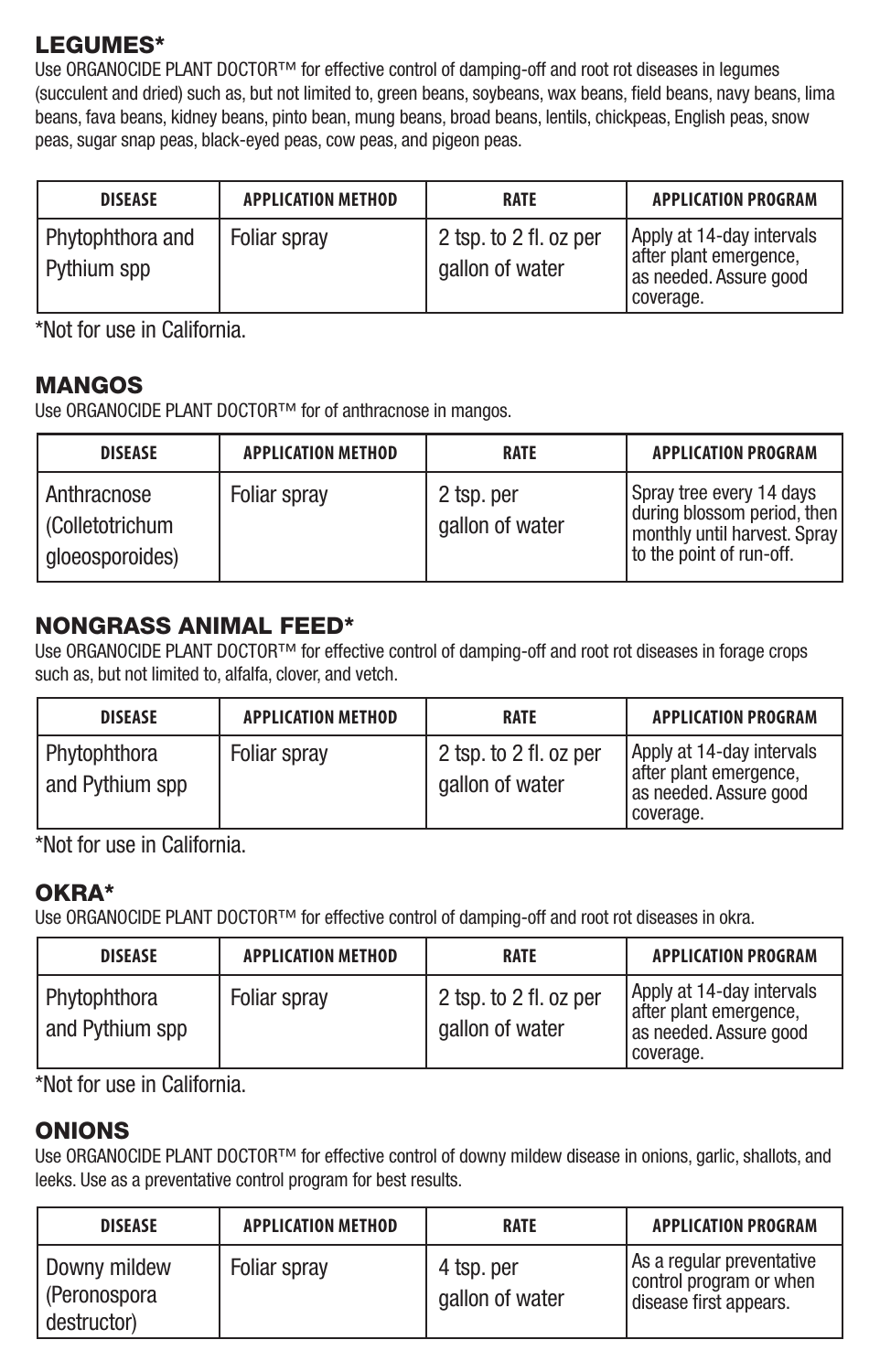#### PEANUTS\*

Use ORGANOCIDE PLANT DOCTOR™ for effective control of damping-off and root rot disease in peanuts.

| <b>DISEASE</b>                  | <b>APPLICATION METHOD</b> | <b>RATE</b>                               | <b>APPLICATION PROGRAM</b>                                              |
|---------------------------------|---------------------------|-------------------------------------------|-------------------------------------------------------------------------|
| Phytophthora and<br>Pythium spp | Foliar sprav              | 2 tsp. to 2 fl. oz per<br>gallon of water | Apply at 14-day intervals<br>as necessary. Ensure<br>thorough coverage. |

\*Not for use in California.

#### PINEAPPLES

Use ORGANOCIDE PLANT DOCTOR™ for effective control of Phytophthora root and heart rot diseases in pineapples.

| <b>DISEASE</b>                                                                          | <b>APPLICATION METHOD</b> | <b>RATE</b>                                   | <b>APPLICATION PROGRAM</b>                                                            |
|-----------------------------------------------------------------------------------------|---------------------------|-----------------------------------------------|---------------------------------------------------------------------------------------|
| Phytophthora root<br>and heart rot<br>(Phytophthora<br>cinnamomi and<br>parasitica spp) | Foliar sprav              | 1 2/3 to 3 1/3 fl. oz.<br>per gallon of water | Apply to tops, 14 days<br>prior to harvest of planting<br>material.                   |
|                                                                                         | Pre-plant dip             | 2 tsp. per<br>gallon of water                 | Established plantings when<br>conditions favor disease.<br>Apply at 90 day intervals. |
|                                                                                         | Foliar spray              | $2/3$ fl. oz. per<br>gallon of water          | Ensure thorough coverage<br>of plants.                                                |

#### ROOT AND TUBER VEGETABLES\*

Use ORGANOCIDE PLANT DOCTOR™ for effective control of foliar and root rot in ginseng, damping-off and root rot diseases in carrots, and late blight disease and storage diseases such as pink rot and pythium leak in potatoes, sweet potatoes, and yams.

| DISFASE                                                                                                                                                           | <b>APPLICATION METHOD</b> | <b>RATE</b>                                | <b>APPLICATION PROGRAM</b>                                                                                                                |
|-------------------------------------------------------------------------------------------------------------------------------------------------------------------|---------------------------|--------------------------------------------|-------------------------------------------------------------------------------------------------------------------------------------------|
| Ginseng: Foliar<br>and root rot<br>(Phytophthora)<br>cactorum)                                                                                                    | Foliar spray              | $4\frac{1}{2}$ tsp. per<br>gallon of water | In cool wet conditions that<br>favor Phytophthora. Apply<br>at 7 day intervals.<br>Do not exceed a total of 8<br>applications per season. |
| Carrots: Root Rot<br>and Pythium spp                                                                                                                              | Foliar spray              | 2 tsp. to 2 fl. oz. per<br>gallon of water | Apply at 14-day intervals<br>after plant emergence,<br>as needed. Assure good<br>coverage.                                                |
| Potatoes, Sweet<br>Potatoes, Yams: Pink<br>rot & Pythium leak<br>(Phytophthora)<br>erythroseptica and<br>Pythium spp)                                             | In-furrow spray           | 61/2 to 16 fl. oz. per<br>gallon of water  | Apply in a band spray<br>directly over top of<br>potato seed just before<br>row is closed.                                                |
| Potatoes, Sweet<br>Potatoes, Yams:<br>Late blight. Pink rot<br>and Pythium leak<br>(Phytophthora<br>infestans, Phytophthora<br>erythroseptica and<br>Pythium spp) | Foliar spray              | $2/3$ to $3$ tsp. per<br>gallon of water   | Apply at 5 to 14 day<br>intervals subject to<br>disease incidence.                                                                        |

\*Use in California limited to potatoes, sweet potatoes, and yams.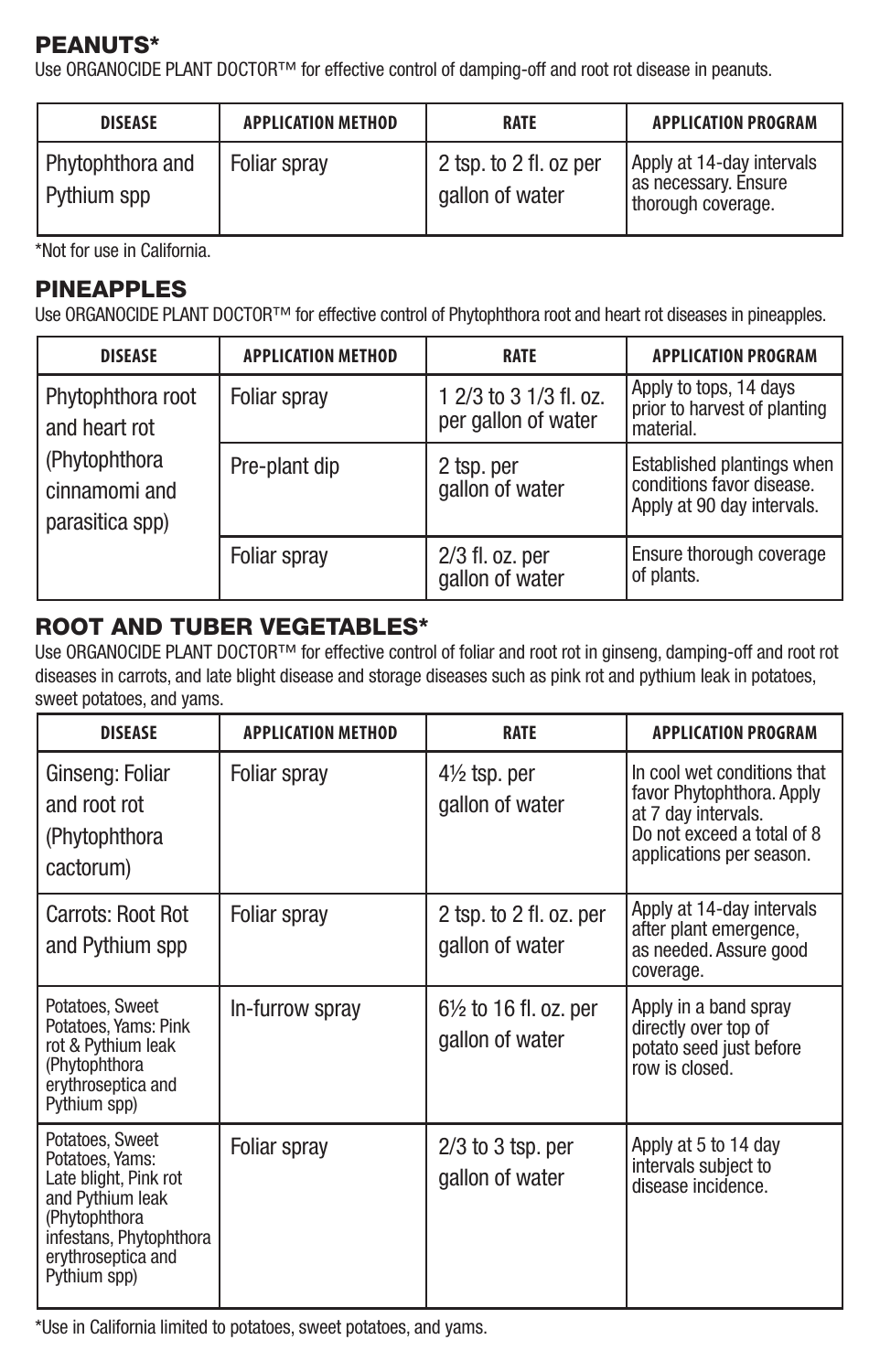#### STONE FRUIT\*

Use ORGANOCIDE PLANT DOCTOR™ for effective control of root, collar rot and almond pruning wound canker disease in stone fruit such as, but not limited to, sweet and tart cherries, peaches, plums, and fresh prunes.

| <b>DISEASE</b>                                                   | <b>APPLICATION METHOD</b>                                     | <b>RATE</b>                                                                                                  | <b>APPLICATION PROGRAM</b>                                                                                                                                                                                                                                                                                                                                                                                                                           |
|------------------------------------------------------------------|---------------------------------------------------------------|--------------------------------------------------------------------------------------------------------------|------------------------------------------------------------------------------------------------------------------------------------------------------------------------------------------------------------------------------------------------------------------------------------------------------------------------------------------------------------------------------------------------------------------------------------------------------|
| Root and collar rot<br>(Phytophthora spp)                        | Foliar spray                                                  | 1/3 fl. oz. per<br>gallon of water                                                                           | Three treatments are<br>required.<br>1. Spring<br>2. Mid summer<br>3. Fall, post harvest                                                                                                                                                                                                                                                                                                                                                             |
|                                                                  | Basal bark spray<br>apply spring and fall<br>for best results | 16 fl. oz. $+$ 16 fl. oz.<br>of water $+1$ fl. oz.<br>Pentra- Bark™<br><b>Bark Penetrating</b><br>Surfactant | Spray a combination of<br>ORGANOCIDE PLANT DOC-<br>TOR™ and Pentra-Bark™<br>around the complete<br>circumference of the tree<br>trunk until saturation/runoff.<br>Spray from ground level up<br>to 5 feet above the soil line.<br>including the base of the first<br>scaffolding limbs, if present.<br>(Treatment generally lasts)<br>8-12 weeks depending on<br>pathogen levels. Higher<br>disease pressure will shorten<br>the length of control.) |
| Almond pruning -<br>wound cankers<br>(Phytophthora)<br>syringae) | Paint or spray                                                | 1/3 to 3/4 fl. oz. per<br>gallon of water                                                                    | Apply to pruning wound<br>and surrounding area,<br>ensure area is thoroughly<br>wet. In high disease situa-<br>tions use higher rate.                                                                                                                                                                                                                                                                                                                |

\*Not for use in California.

#### STRAWBERRIES

Use ORGANOCIDE PLANT DOCTOR™ for effective control of leather rot, red stele and Phytophthora disease in strawberries.

| <b>DISEASE</b>                           | <b>APPLICATION METHOD</b> | <b>RATE</b>                                                                           | <b>APPLICATION PROGRAM</b>                                                                                                                                                                                                                                                                                                                       |
|------------------------------------------|---------------------------|---------------------------------------------------------------------------------------|--------------------------------------------------------------------------------------------------------------------------------------------------------------------------------------------------------------------------------------------------------------------------------------------------------------------------------------------------|
| Red stele<br>(Phytophthora<br>fragariae) | Pre-planting dip          | $1/3$ fl. oz. per<br>gallon of water                                                  | Dip planting material in<br>this solution for 30 minutes.<br>then plant within one day.<br>Use program for annual<br>and perennial varieties.                                                                                                                                                                                                    |
|                                          | Foliar spray              | 2 to 6 tsp. per<br>gallon of water<br>2 to 3 tsp. per<br>gallon of water<br>(CA only) | Annual crops, first<br>treatment 14 to 21 days<br>post planting, repeat at<br>1-2 month intervals when<br>disease is evident.<br>Perennial crops, first treat-<br>ment during spring growth<br>flush, repeat at 1-2 month<br>intervals when disease is<br>evident. For susceptible<br>varieties use higher rates<br>and shorter spray intervals. |

Continued Next Page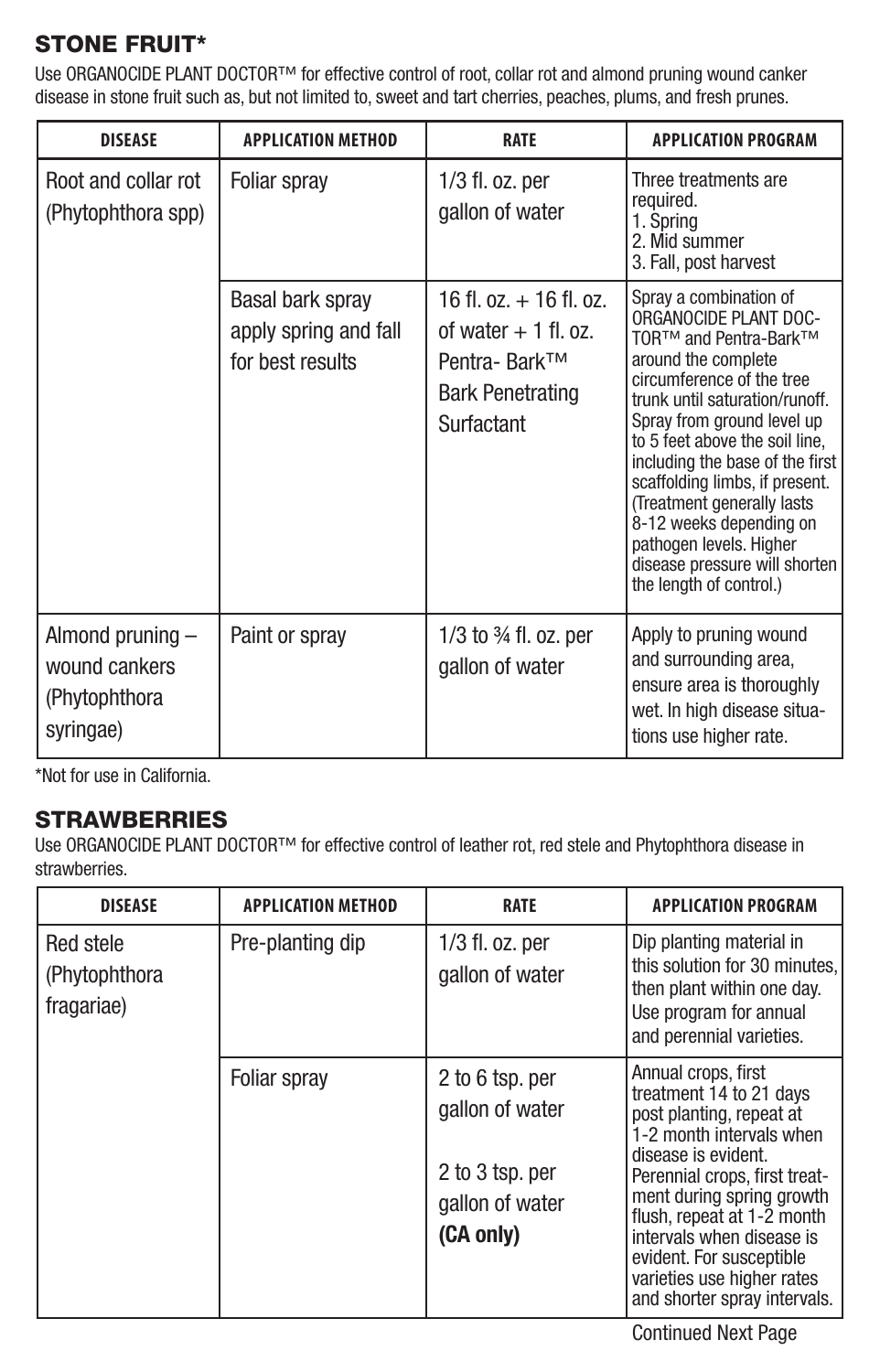### STRAWBERRIES **(Continued)**

| Leather rot<br>(Phytophthora) | Foliar spray | 2 to 6 tsp. per<br>gallon of water              | Apply at 10% bloom and<br>early fruit set, then at one<br>to two week intervals<br>as required for disease<br>control. In high disease<br>situations use higher rates<br>and shorter spray intervals. |
|-------------------------------|--------------|-------------------------------------------------|-------------------------------------------------------------------------------------------------------------------------------------------------------------------------------------------------------|
| cactorum)                     |              | 2 to 3 tsp. per<br>gallon of water<br>(CA only) |                                                                                                                                                                                                       |

#### TREE NUTS\*

Use ORGANOCIDE PLANT DOCTOR™ for effective control of root and collar rot, and almond pruning-wound canker disease in tree nuts such as, but not limited to, almonds, beech nuts, Brazil nuts, butternuts, cashews, chestnuts, chinquapin, hazelnuts, hickory nuts, macadamia nuts, pecans, and walnuts.

| <b>DISEASE</b>                                                                            | <b>APPLICATION METHOD</b> | <b>RATE</b>                      | <b>APPLICATION PROGRAM</b>                                                                                |
|-------------------------------------------------------------------------------------------|---------------------------|----------------------------------|-----------------------------------------------------------------------------------------------------------|
| Other than<br>macadamia<br>nuts: Root and<br>collar rot<br>(Phytophthora spp)             | Foliar spray              | 2 tsp. per gallon<br>of water    | Three treatments are<br>required.<br>1. Spring<br>2. Mid summer<br>3. Fall, post harvest                  |
| Other than macadamia<br>nuts: Almond pruning -<br>wound canker<br>(Phytophthora syringae) | Paint or spray            | 41/2 tsp. per gallon of<br>water | Apply to pruning wound<br>and surrounding area,<br>ensure area is<br>thoroughly wet.                      |
| Macadamia nuts:<br>Raceme blight<br>(Phytophthora spp)                                    | Foliar spray              | 3 tsp. per gallon of<br>water    | Apply when disease is<br>first seen and reapply at<br>3 week intervals. Spray to<br>the point of run-off. |

\*Not for use in California.

### **LANDSCAPE APPLICATIONS\***

Use ORGANOCIDE PLANT DOCTOR™for effective control of Phytophthora and Pythium spp and other diseases associated with Sudden Oak Death, Beech Decline, and general tree decline syndromes. Apply ORGANOCIDE PLANT DOCTOR™ to trees such as, but not limited to, Beech, Cedar, Chestnut, Crab Apple, Dogwood, Elm, Fir, Juniper, Linden, Pine, Oaks (Coastal, Live, Shreve, Black, Canyon), Ornamental Pear, Sweet Birch, Sweet Gum, Sycamore, White Pine, White Cedar, and Willow.

Make applications before disease development and in conjunction with good cultural management practices. Use higher rate of application when disease pressure is severe. Do not exceed indicated application rates or apply more frequently than stated on label or tree injury may occur. Do not apply to trees that are heat or moisture stressed. Do not apply to trees that are in a state of dormancy. Do not exceed indicated spray intervals or label rates in order to avoid tree injury. Continued Next Page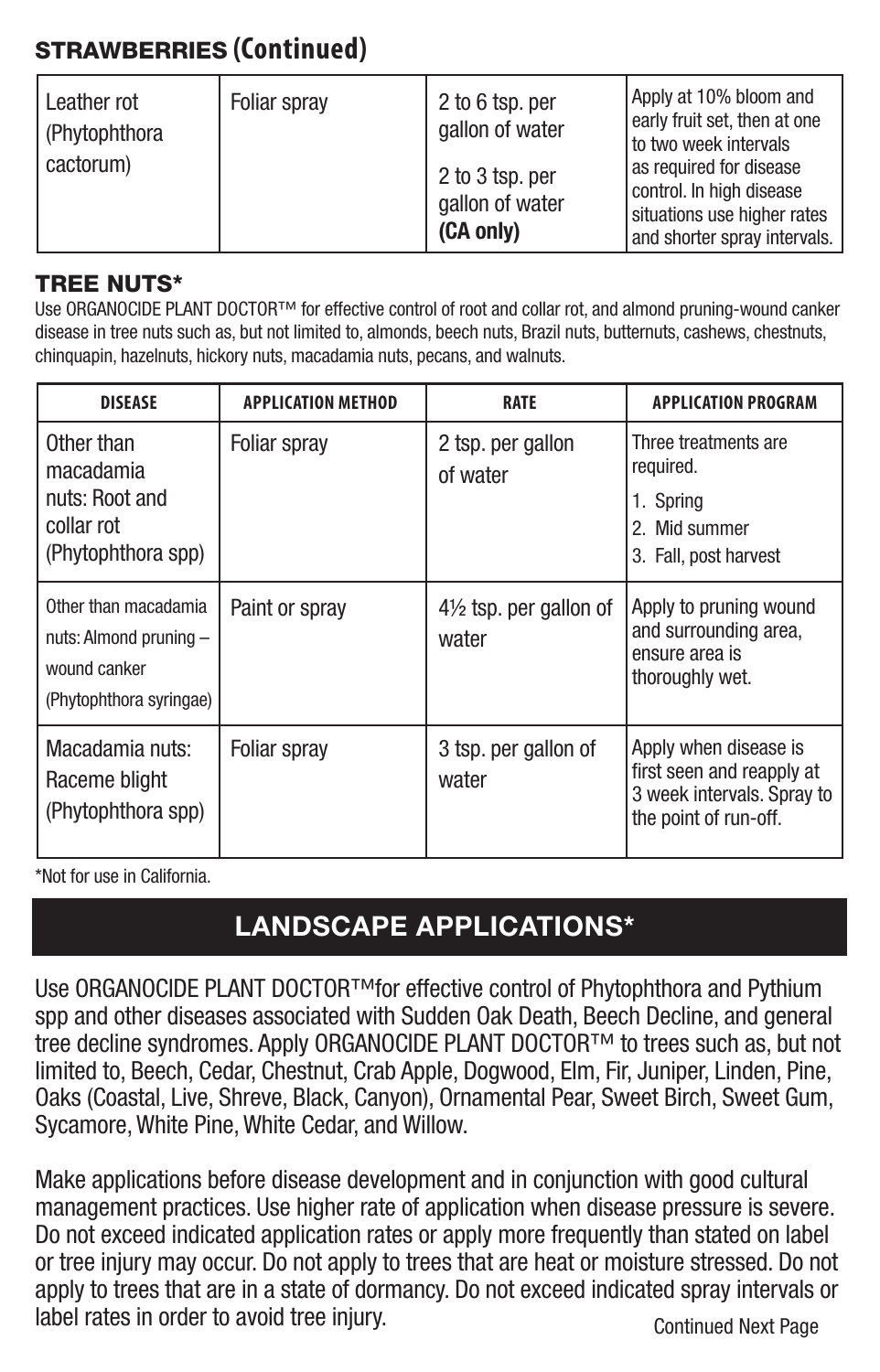## LANDSCAPE APPLICATIONS **(Continued)**

| <b>DISEASE</b>                                                     | <b>APPLICATION METHOD</b>                                                                                                               | <b>RATE</b>                                                                                                      | <b>APPLICATION PROGRAM</b>                                                                                                                                                                                                                                                                                                                                                                                                                                                                                                                                                                                                                                                                                                                                                                                                                                                                                                                                                                                                  |
|--------------------------------------------------------------------|-----------------------------------------------------------------------------------------------------------------------------------------|------------------------------------------------------------------------------------------------------------------|-----------------------------------------------------------------------------------------------------------------------------------------------------------------------------------------------------------------------------------------------------------------------------------------------------------------------------------------------------------------------------------------------------------------------------------------------------------------------------------------------------------------------------------------------------------------------------------------------------------------------------------------------------------------------------------------------------------------------------------------------------------------------------------------------------------------------------------------------------------------------------------------------------------------------------------------------------------------------------------------------------------------------------|
| Phytophthora<br>and Pythium spp.<br>and<br>Phytophthora<br>ramorum | Injection                                                                                                                               | 11 fl. oz. per 21 fl.<br>oz. of water<br>0r<br>$1/2$ tsp. per tsp. of<br>water                                   | Drill holes 3/16 inch (5)<br>mm) in diameter into live<br>sapwood (depth depen-<br>dent upon age of tree)<br>with downward angle into<br>trunk uniformly around<br>the tree circumference.<br>using a slow drill. Do not<br>iniect into areas of<br>obvious decay, canker or<br>mechanical injury that<br>appear on the tree trunk.<br>Calculate the amount<br>of product required by<br>measuring the trees by<br>one of the following 3<br>methods, and use the<br>highest calculated number<br>of injections.<br>1) 1 injection per square<br>yard of canopy; 2) 1 injec-<br>tion per yard of diameter<br>of canopy measured at<br>the dripline; 3) 1 injection<br>per 6 inches of trunk<br>circumference measured<br>4 feet above soil level.<br>Make iniections with ap-<br>plicators that maintain<br>positive pressure differ-<br>ential such as ChemJet®.<br>Sidewinder®, Ag-murph<br>Gun®, Marley® Injector,<br>or hydraulic applicator<br>type equipment that<br>forces solution into the<br>sapwood of the tree. |
| Phytophthora<br>and Pythium spp.<br>and<br>Phytophthora<br>ramorum | Basal bark spray<br>(all other tree species)<br>apply spring and fall<br>for best results or<br>anytime active growth<br><b>OCCULLS</b> | $16$ fl. $oz + 16$ fl. $oz$ .<br>of water $+1$ fl. oz.<br>Pentra- Bark™<br><b>Bark Penetrating</b><br>Surfactant | Apply uniformly to 6-9<br>feet of trunk circumfer-<br>ence. Spray from top<br>down to ground level from<br>either first branch or from<br>as high as possible with-<br>out exposing applicator to<br>drift. Spray to saturation/<br>runoff. Various types of<br>application equipment<br>can be used such as hv-<br>draulic sprayers, handheld<br>pump-type sprayers, and<br>backpack sprayers.                                                                                                                                                                                                                                                                                                                                                                                                                                                                                                                                                                                                                             |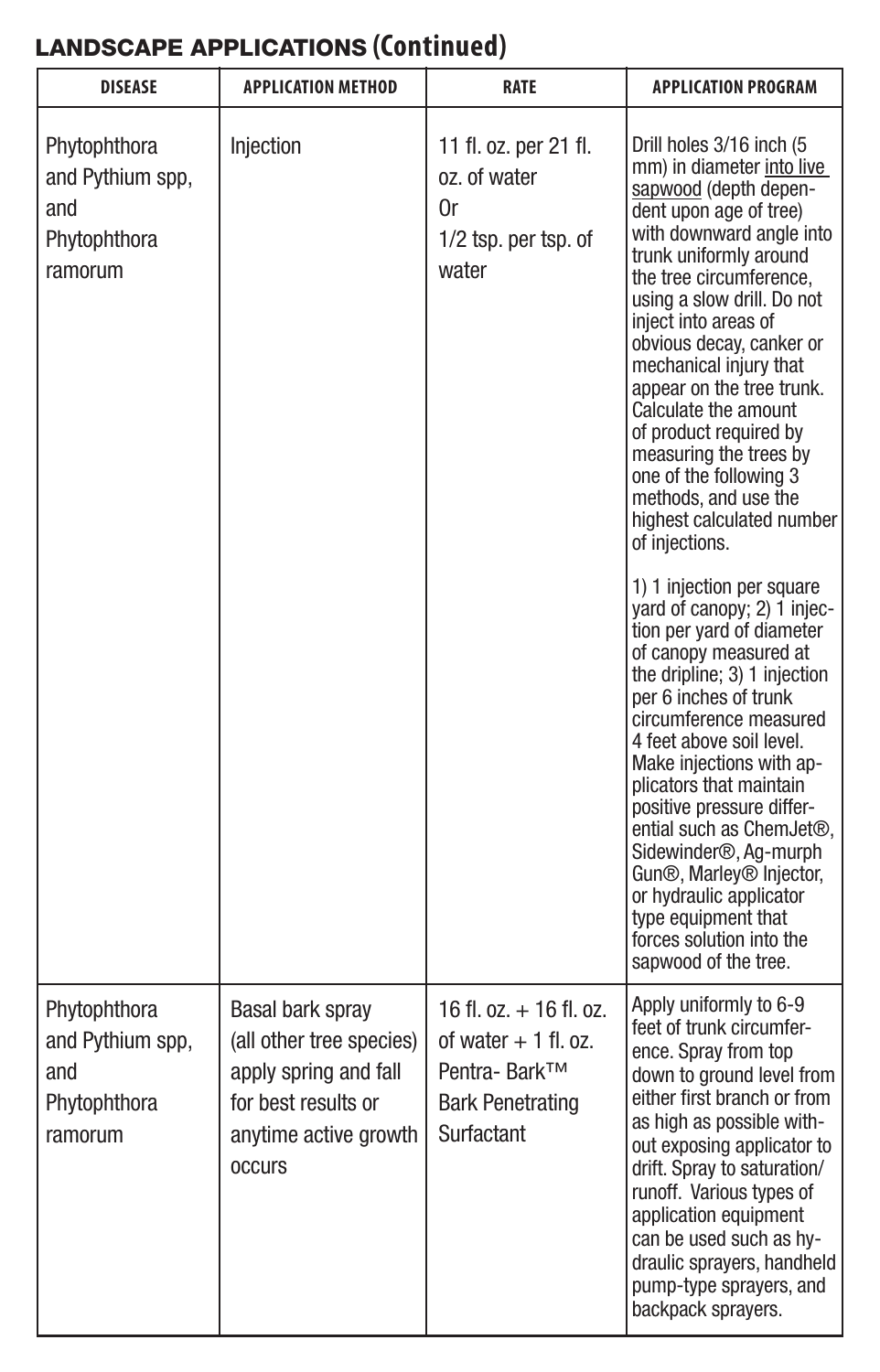### LANDSCAPE APPLICATIONS **(Continued)**

| Fusarium<br>subglutinans<br>(Pine Pitch Canker)                                                         | <b>Basal bark spray</b><br>(Pine)                                                          | 16 fl. oz. ORGANOCIDE<br>PLANT DOCTORTM<br>$+32$ fl. oz. water<br>$+0.5$ fl. oz. of<br>Pentra-Bark™ Bark<br><b>Penetrating Surfactant</b>                                       | Spray a combination of<br>ORGANOCIDE PLANT DOC-<br>TOR™ and Pentra-Bark™<br>around the complete<br>circumference of the tree<br>trunk until saturation/runoff.<br>Spray from ground level up<br>to 5 feet above the soil line.<br>including the base of the first<br>scaffolding limbs, if present.<br>(Treatment generally lasts<br>8-12 weeks depending on<br>pathogen levels. Higher<br>disease pressure will shorten<br>the length of control.)                                                                                                                          |
|---------------------------------------------------------------------------------------------------------|--------------------------------------------------------------------------------------------|---------------------------------------------------------------------------------------------------------------------------------------------------------------------------------|------------------------------------------------------------------------------------------------------------------------------------------------------------------------------------------------------------------------------------------------------------------------------------------------------------------------------------------------------------------------------------------------------------------------------------------------------------------------------------------------------------------------------------------------------------------------------|
| Fusarium<br>subglutinans<br>(Pine Pitch Canker)<br>and Gnomonia<br>platani<br>(Sycamore<br>Anthracnose) | Injection                                                                                  | 20 ml per tree of a 16<br>fl. oz. ORGANOCIDE<br>PLANT DOCTOR™<br>$+32$ fl. oz. of water<br>$+0.5$ fl. oz. of<br>Pentra-Bark™<br><b>Bark Penetrating</b><br>Surfactant solution. | Drill holes 3/16 inch (5 mm)<br>in diameter and 1 inch (25<br>mm) to 2 inches (50 mm)<br>deep with slight downward<br>angle in trunk. Place<br>syringes in the main trunk<br>of the tree and space evenly<br>around the circumference<br>of the trunk. Suitable for use<br>with Chemiet tree injectors.<br>Ag-murf gun, or hydraulic<br>tree injection. Trees should<br>be at least 10" diameter at<br>breast height.                                                                                                                                                        |
| Apple black spot<br>and scab<br><b>Nenturia</b><br>inaequalis), and<br>Suppression of<br>Anthracnose    | Basal bark spray<br>apply in early spring<br>at bud swell or silver<br>tip stage of growth | $16$ fl. oz. $+$ 16 fl. oz.<br>of water $+1$ fl. oz.<br>Pentra-Bark™<br><b>Bark Penetrating</b><br>Surfactant                                                                   | Apply uniformly to 6-9 feet of<br>trunk circumference. Spray<br>from top down to ground<br>level from either first branch<br>or from as high as possible<br>without exposing applicator<br>to drift. Spray to saturation/<br>runoff. Can be used as a<br>preventative or curative ap-<br>plication for trees listed.<br>Various types of application<br>equipment can be used<br>such as hydraulic sprayers,<br>handheld pump-type<br>sprayers, backpack sprayers,<br>hose-end applicators with<br>backflow prevention devices,<br>and other similar application<br>devices. |

\*Use in California limited to Oaks (Coastal, Live, Shreve, Black, Canyon), Tan Oaks, and other tree species that are host to P. ramorum. Applications limited to injection and basal bark spray of pines, basal bark spray of apples and crabapples, and injection of Sycamores for control of Sycamore anthracnose. Do not apply to any other tree species without consulting the list of P. ramorum host species listed at the following website: http://nature.berkeley.edu/comtf/index.html. For questions contact your local extension office.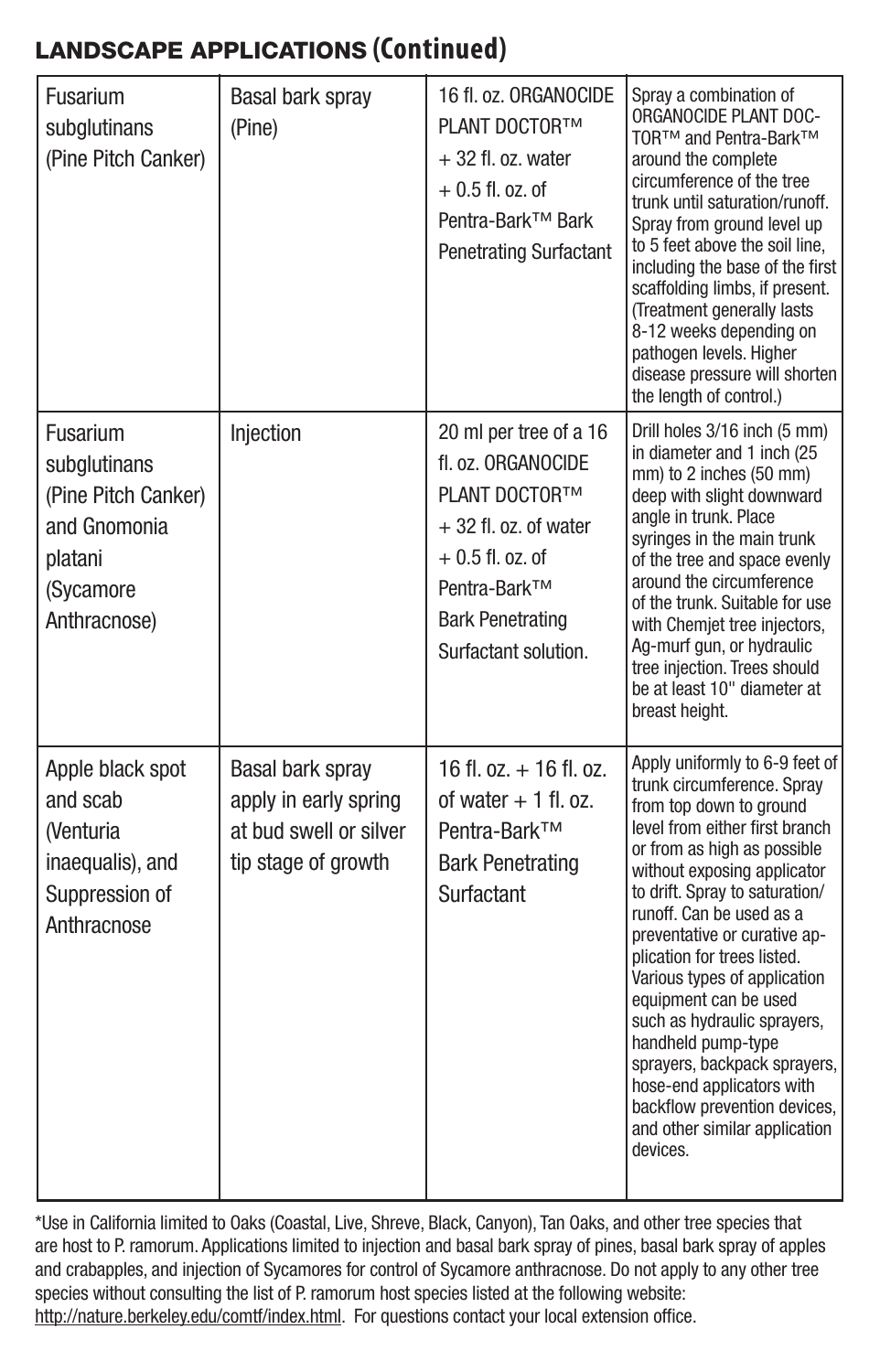### **ORNAMENTAL APPLICATIONS**

Use ORGANOCIDE PLANT DOCTOR™for effective control of Bacterial blight, Downy mildew, Phytophthora spp [Root Rot], and Pythium spp [Damping-off] diseases, and Sudden Oak Death of Ornamentals in landscapes and interiorscapes. Apply ORGANOCIDE PLANT DOCTOR™ to plants such as, but not limited to, Aglaonema, Aphelandra, Arborvitae, Azaleas, Bougainvillea, Boxwood, Cattelya skinneri, Ceanothus, Cotoneaster, Cissus, Diffenbachia, English ivy, Eucalyptus, Ficus, Hibiscus, Japanese andromeda, Japanese Holly, Leather leaf Fern, Peperomia, Photinia, Pittosporum, Philodendron, Pieris, Pothos, Rhododendron, Roses (container, landscape, mini varieties), Schefflera, Sedum, Sempervivum, Syngonium, Spathiphyllum, Taxus media, and Zygocactus.

Make applications before disease development and in conjunction with good cultural management practices. Use higher rate of application when disease pressure is severe. Do not exceed indicated application rates or apply more frequently than stated on label in order to avoid plant injury. Do not apply to plants that are heat or moisture stressed. Do not apply to plants that are in a state of dormancy. When applying to indoor plants do not overspray and use care to apply only to target plants. If meeting these conditions is not possible, remove plants to an outdoor location for treatment and drying before bringing back indoors.

| <b>DISEASE</b>                                                                                                    | <b>APPLICATION METHOD</b>             | <b>RATE</b>                                   | <b>APPLICATION PROGRAM</b>                                                                                                                                                                              |
|-------------------------------------------------------------------------------------------------------------------|---------------------------------------|-----------------------------------------------|---------------------------------------------------------------------------------------------------------------------------------------------------------------------------------------------------------|
| <b>Bacterial blight</b><br>(Xanthomonas<br>campestris) pothovars:<br>dieffenbachiae, fici<br>hederae and syngonli | Foliar spray                          | 2-4 tsp. per<br>gallon of water               | Apply spray to thoroughly<br>wet all foliage. Application<br>intervals: 7 to 14 days<br>Repeat as required.                                                                                             |
| Downy Mildew                                                                                                      | Foliar spray                          | $2\frac{1}{2}$ -5 tsp. per<br>gallon of water | Apply spray to thoroughly<br>wet all foliage. Application<br>intervals: 14 to 21 days.<br>Repeat as required.                                                                                           |
| Root Rot.<br>Phytophthora<br>ramorum, and<br>Damping-off                                                          | Foliar spray                          | 2-4 tsp. per<br>gallon of water               | Apply spray to thoroughly<br>wet all foliage. Application<br>intervals: 14 to 21 days.<br>Repeat as required.                                                                                           |
|                                                                                                                   | Soil Drench                           | $1/8$ tsp. per<br>gallon of water             | Apply each 25 gallons of<br>solution to an area of 100<br>sg feet. Follow application<br>with irrigation. Repeat<br>as required. Limit of one<br>application per month.                                 |
|                                                                                                                   | Soil incorporation                    | 1-2 pints per<br>cubic yard of soil           | Just prior to potting, mix 1 to<br>2 pts of ORGANOCIDEPLANT<br>DOCTOR™ into each cubic<br>yard of growing media. If<br>disease pressure is high.<br>make application by foliar<br>sprav or soil drench. |
|                                                                                                                   | Bare rooted dipping of<br>transplants | 2 tsp. per<br>gallon of water                 | Immediately before<br>transplanting, dip<br>transplants for two<br>minutes, keep roots<br>submerged, ensure root<br>mass is thoroughly wet.                                                             |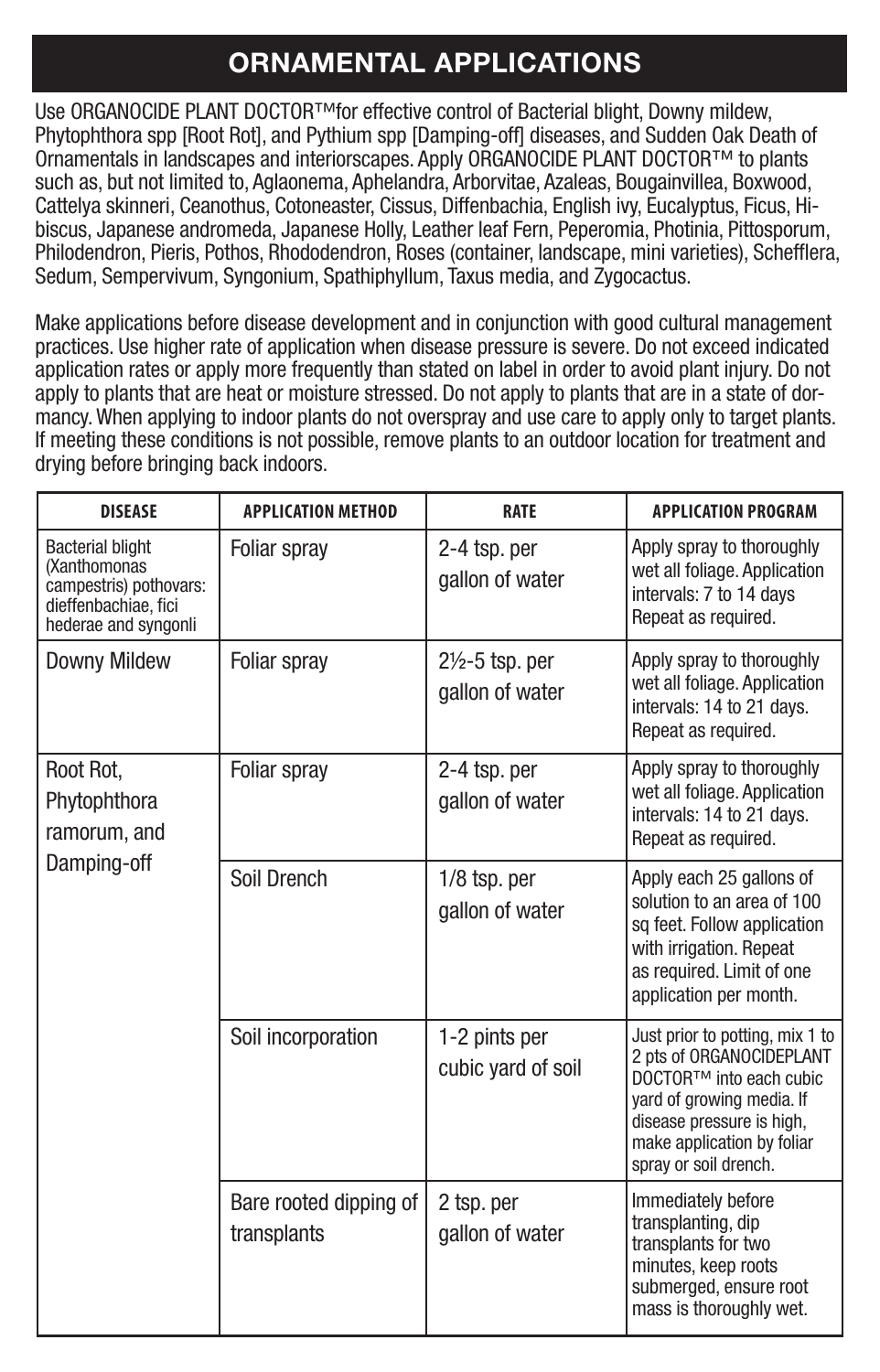### **BEDDING PLANTS**

Use ORGANOCIDE PLANT DOCTOR™ for effective control of Downy mildew, Phytophthora spp [Root Rot] and Pythium spp [Damping-off] diseases of BEDDING PLANTS outdoors and in interiorscapes. Apply ORGANOCIDE PLANT DOCTOR™ to plants such as, but not limited to, Ageratum, Algerian Ivy, Anthurium, Artemesia, Aster, Begonia, Baby's Breath, Caladium, Carnation, Chrysanthemum, Columbine, Coleus, Daisy, Delphinium, Easter Lily, English Ivy, Foxglove, Gaillardia, Geranium, Gloxinia, Impatiens, Marigold, Petunia, Pansy, Phlox, Pinks, Poinsettia, Primrose, Prostrate Rosemary, Salvia, Snapdragon, Vinca, Verbena, and Zinnia.

Make applications to outdoor or indoor plants before disease development and in conjunction with good cultural management practices. Use higher rate of application when disease pressure is severe. Do not exceed indicated application rates or apply more frequently than stated on label in order to avoid plant injury. Do not apply to plants that are heat or moisture stressed. When applying to indoor plants do not overspray and use care to apply only to target plants. If meeting these conditions is not possible, remove plants to an outdoor location for treatment and drying before bringing back indoors.

| <b>DISEASE</b>               | <b>APPLICATION METHOD</b> | <b>RATE</b>                                 | <b>APPLICATION PROGRAM</b>                                                                                                                                                                  |
|------------------------------|---------------------------|---------------------------------------------|---------------------------------------------------------------------------------------------------------------------------------------------------------------------------------------------|
| Downy Mildew                 | Foliar spray              | 1/2 to 1 1/8 fl. oz. per<br>gallon of water | Apply spray to thoroughly<br>wet all foliage. Application<br>intervals: 14 to 21 days.<br>Repeat as required.                                                                               |
| Root Rot, and<br>Damping-off | Foliar spray              | 2-4 tsp. per<br>gallon of water             | Apply spray to thoroughly<br>wet all foliage. Application<br>intervals: 14 to 21 days.<br>Repeat as required.<br>Note: Do not apply more<br>than 500 gallons of spray<br>solution per acre. |
|                              | Soil Drench               | $1/8$ tsp. per<br>gallon of water           | Apply each gallon of solu-<br>tion to an area of 4 square<br>feet. Follow application<br>with irrigation. Repeat<br>as required. Limit of one<br>application per month.                     |

### **CONIFERS\***

Apply ORGANOCIDE PLANT DOCTOR™ in conjunction with good cultural management practices for effective control of root rot (Phytophthora spp) in CONIFERS including, but not limited to, Pines, Spruce and Douglas Fir. Use higher rate of application when disease pressure is severe. Do not exceed indicated application rates or apply more frequently than stated on label in order to avoid plant injury. Do not apply to CONIFERS that are moisture or heat stressed.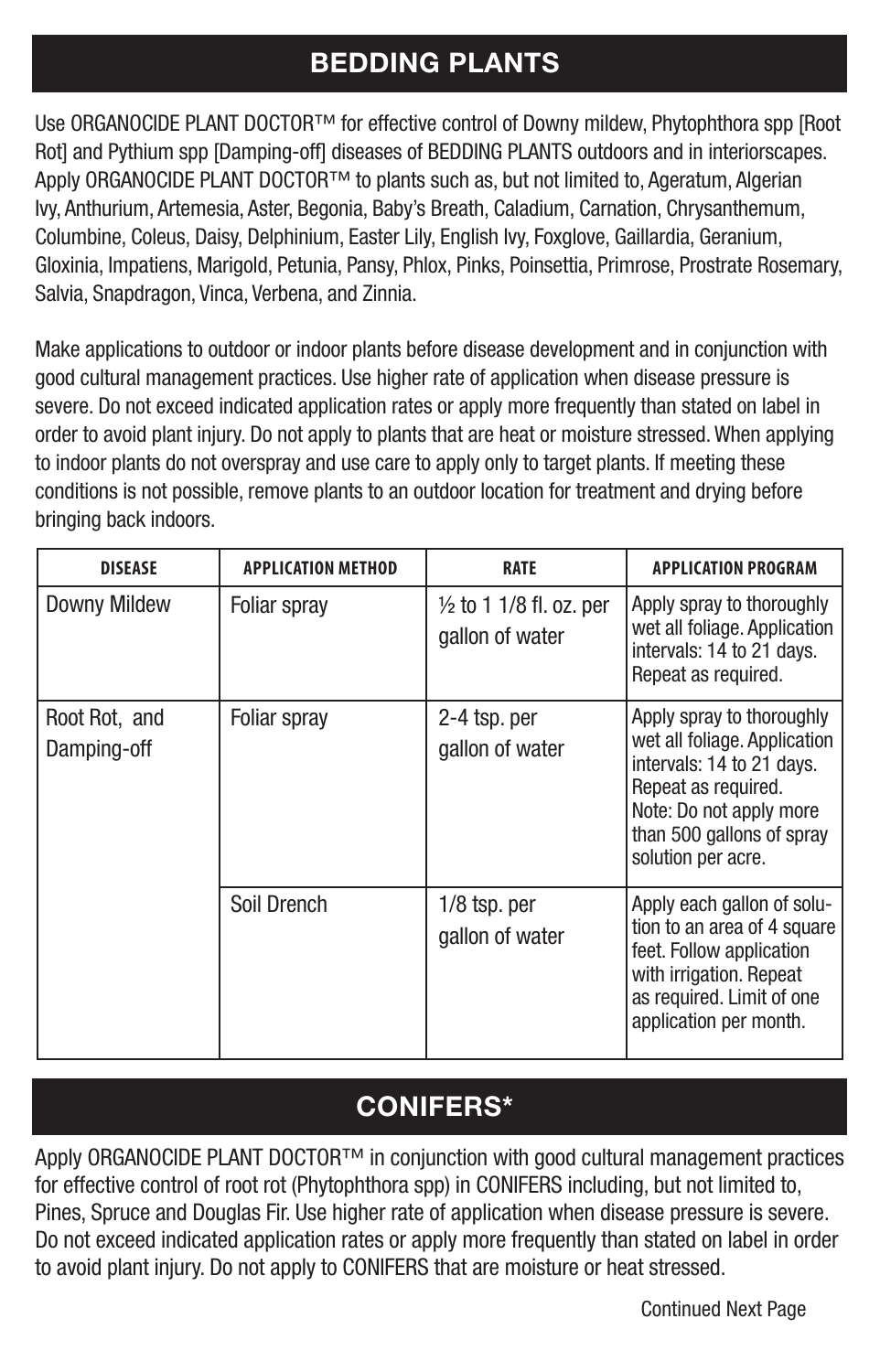## CONIFERS **(Continued)**

| <b>DISEASE</b>                                  | <b>APPLICATION METHOD</b>                                          | RATE                                                                                                                                                                            | <b>APPLICATION PROGRAM</b>                                                                                                                                                                                                                                                                                                                                                                                                 |
|-------------------------------------------------|--------------------------------------------------------------------|---------------------------------------------------------------------------------------------------------------------------------------------------------------------------------|----------------------------------------------------------------------------------------------------------------------------------------------------------------------------------------------------------------------------------------------------------------------------------------------------------------------------------------------------------------------------------------------------------------------------|
| Phytophthora spp                                | Foliar sprav                                                       | 2 to 4 tsp. per<br>gallon of water                                                                                                                                              | Apply spray to thoroughly<br>wet all foliage. Application<br>intervals: 14 to 21 days.<br>Repeat as required.                                                                                                                                                                                                                                                                                                              |
|                                                 | Soil drench                                                        | 2 to 4 tsp. per<br>gallon of water                                                                                                                                              | Apply one gallon of<br>solution per sq yd. Follow<br>application with irrigation.<br>Application intervals: 14<br>to 21 days. Repeat as<br>required.                                                                                                                                                                                                                                                                       |
|                                                 | Bare root dipping at<br>transplanting                              | 2 tsp. per<br>gallon of water                                                                                                                                                   | Immediately before<br>transplanting, dip trans-<br>plants for two minutes:<br>keep roots submerged<br>and ensure root mass is<br>thoroughly wet.                                                                                                                                                                                                                                                                           |
| Fusarium<br>subglutinans<br>(Pine Pitch Canker) | Basal bark spray apply<br>any time active growth<br><b>OCCUITS</b> | 16 fl. oz. ORGANOCIDE<br>PLANT DOCTOR™<br>$+32$ fl. oz. of water<br>$+0.5$ fl. oz. of<br>Pentra-Bark™ Bark<br>Penetrating Surfactant                                            | Apply uniformly to 6-9 feet<br>of trunk circumference.<br>Spray from top down to<br>ground level from either<br>first branch or from as<br>high as possible without<br>exposing applicator to<br>drift. Spray to saturation/<br>runoff. Various types of<br>application equipment<br>can be used such as hv-<br>draulic sprayers, handheld<br>pump-type sprayers, and<br>backpack sprayers                                 |
| Fusarium<br>subglutinans<br>(Pine Pitch Canker) | Injection                                                          | 20 ml per tree of a<br>16 fl. oz. ORGANOCIDE<br>PLANT DOCTOR™<br>$+32$ fl. oz. of water<br>$+0.5$ fl. oz. of<br>Pentra-Bark™<br><b>Bark Penetrating</b><br>Surfactant solution. | Drill holes 3/16 inch (5 mm)<br>in diameter and 1 inch (25<br>mm) to 2 inches (50 mm)<br>deep with slight downward<br>angle in trunk. Place sy-<br>ringes in the main trunk of<br>the tree and space evenly<br>around the circumference<br>of the trunk. Suitable for<br>use with Chemjet tree<br>injectors, Ag-murf gun,<br>or hydraulic tree injection.<br>Trees should be at least<br>10" diameter at breast<br>height. |

\*Use in California limited to injection and/or basal bark spray of pines.